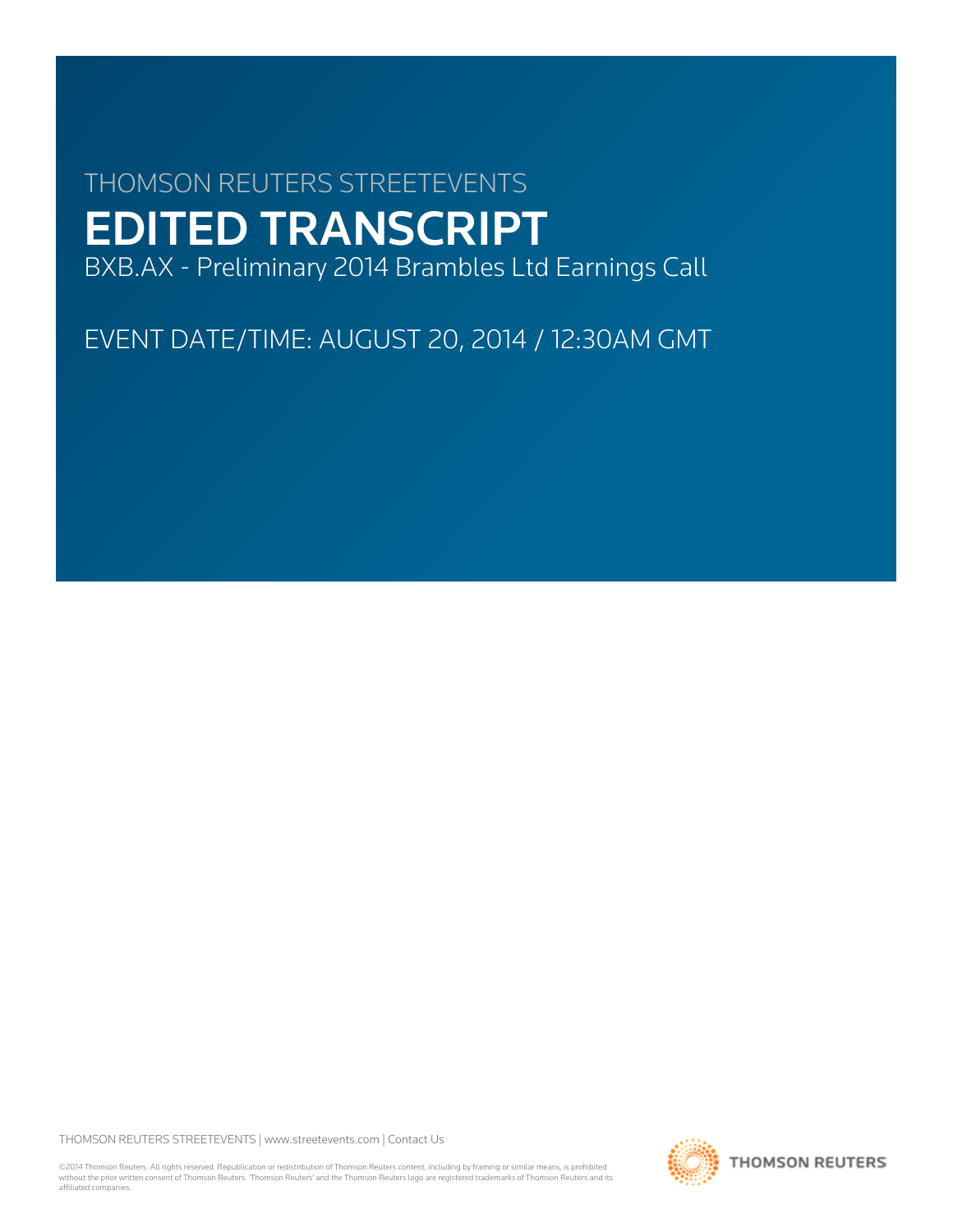# **CORPORATE PARTICIPANTS**

**[James Hall](#page-1-0)** Brambles Limited - VP, IR & Corporate Affairs **[Tom Gorman](#page-1-1)** Brambles Limited - CEO **[Zlatko Todorcevski](#page-4-0)** Brambles Limited - CFO

# **CONFERENCE CALL PARTICIPANTS**

**[Cameron McDonald](#page-9-0)** Deutsche Bank - Analyst **[Scott Kelly](#page-11-0)** Morgan Stanley - Analyst **[Simon Mitchell](#page-12-0)** UBS - Analyst **[Anthony Moulder](#page-14-0)** Citigroup - Analyst **[Matt Crowe](#page-16-0)** CBA - Analyst **[Matt Spence](#page-17-0)** Merrill Lynch - Analyst **[Scott Ryall](#page-19-0)** CLSA - Analyst **[Andrew Gibson](#page-20-0)** Goldman Sachs - Analyst **[Carolyn Holmes](#page-22-0)** JP Morgan - Analyst

# <span id="page-1-0"></span>**PRESENTATION**

#### **James Hall** - Brambles Limited - VP, IR & Corporate Affairs

Good morning everyone. This is James Hall speaking from Brambles investor relations team. Thank you for joining us this morning for the 2014 full year results presentation. Tom Gorman, our CEO, will shortly discuss our results highlights and key messages, then Zlatko Todorcevski, our CFO, will discuss the financial details of the result in more detail as well as the One Better cost leadership program. Tom will then close out the presentation with some further discussion of our outlook and our strategy and we'll then open for Q&A via the phones and website.

Just to remind everyone, all dollar amounts are US dollars unless we state otherwise and the presentation covers continuing operations which excludes the contribution of Recall until the demerger in December again unless otherwise stated.

<span id="page-1-1"></span>So I shall now hand over to Tom.

# **Tom Gorman** - Brambles Limited - CEO

Well thank you very much James and good morning everyone. I'd like to begin with a summary of the key messages from this result. We have delivered constant currency sales revenue growth of 7% and an underlying profit of \$960 million which is in line with our guidance. We have been giving underlying profit guidance now for the past four years and we've consistently met our targets. Our guidance for FY15, which I will come to shortly, is consistent with the objectives we provided for the five year period out to FY19 at our investor day in December of last year.

Now to the result for 2014. In our largest operating segments which is the pallets business, we delivered constant currency sales revenue growth in all six customer business units, with strong operational efficiencies in Europe more than offsetting some continued channels around higher plant and transport costs in the US. We are on track to deliver further growth and efficiency in the pallets business globally in FY15.

In RPCs, I'm very pleased to report an improved second half performance with much stronger sales growth and improved margins compared with the first half. It really was a transitional year given the impact of one-off and other increased costs in this business unit, but we're confident that going forward, we will show continued strong sales growth and a return to profit growth.

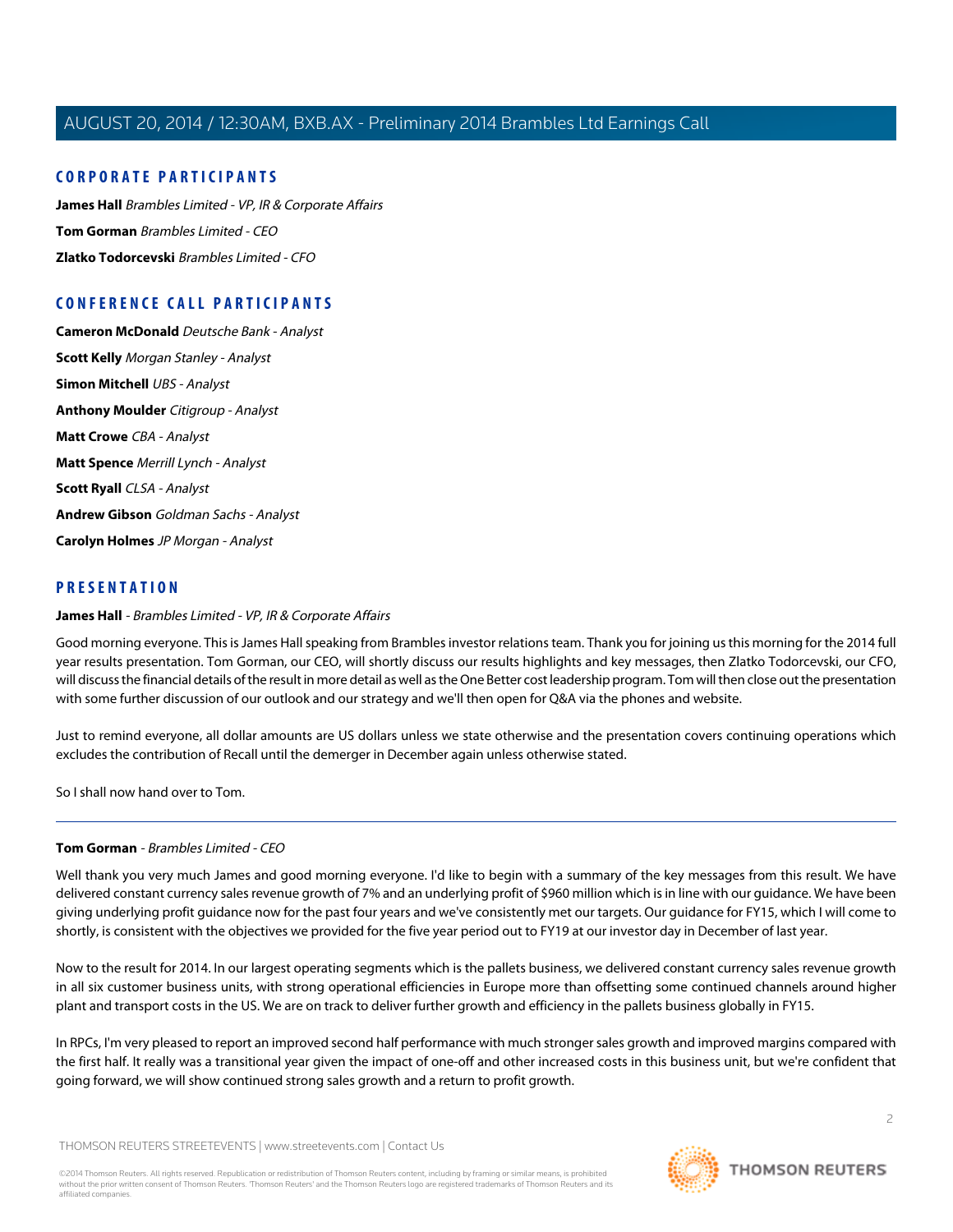Our container segment delivered improved margins in the year with a strong contribution from acquisitions. Growth from the rest of the business was relatively solid, with good results from the European automotive business and the CHEP catalyst and chemical containers business. We have a positive outlook for containers in FY15 with a number of strong growth initiatives in all business units.

Overall, Brambles' return on capital invested was flat in FY14, but we remain committed to our longer term improvement targets. As we discussed in February, our overhead reduction initiative which we refer to as One Better is about reducing overheads to maintain our competitive position while also freeing up funds to drive investment in the business and driving better returns for our shareholders. We see this program driving a reduction of about two percentage points in our overhead to sales ratio by the time we get to FY15. Now Zlatko will talk more about this shortly.

Finally, we are providing guidance for FY15. We expect constant currency sales revenue growth consistent within the high single digit five year average growth range that we outlined in December. With underlying profit growth, and here we're talking at profits at June 30, 2014 foreign exchange rate. We expect underlying profit to be between \$1.03 billion and \$1.06 billion. That's \$1030 million and \$1060 million. Now that equates to a profit growth of 7% to 10% again at June 30, 2014 rates.

I'll now run through some of the highlights of the result. I'll also talk to our delivery scorecard and the performance of each of our segments in a bit more detail.

On to the key financials slide. As I said, it was a solid result for the year with very strong performances in a number of businesses and a few challenges in others. Sales revenue was just over \$5.4 billion which is up 6% and that translates to 7% growth at constant currency. Underlying profit grew at 6% at constant currency to \$960 million and profit after tax was up 4% to \$585 million.

We had a few direct cost challenges in pallets and as we previously discussed, a few one-off and other costs that impacted profits in the RPC business. I'll shortly discuss all of these in a bit more detail.

The flat return on capital invested reflected the decline in profits in RPCs, while all other business segments registered an improvement. Brambles value added and cash flow from operations were both up, reflecting earnings growth and a very disciplined management of our asset base. The final dividend of AUD0.135 per share is in line with 2013.

Moving on to the our deliver scorecard. If we look at the result in the context of this scorecard, we are comfortable that we are on track to deliver our longer term objectives.

As I have mentioned, we delivered sales revenue and underlying profit growth in line with our guidance and the Europe, Middle East and Africa region of the pallets business has delivered the improvement in operating margins that we set out to achieve back in 2012. Our final dividend takes our full year payout to AUD0.27 per share, which is equal to 2013. While obviously shareholders have kept their Recall shares since the demerger, will also receive any dividends that Recall may pay on those shares.

Although we are slightly behind schedule with the delivery of the pallet network efficiencies and the IFCO integration synergies that we forecast in 2012, I can say that we are on track to deliver the entire \$100 million program in full by the end of FY15 as we had committed.

The below target performance in FY14 was really a result of a lag in the delivery of network optimisation efficiencies as we have accelerated our efforts to internalise management of more of our own service centres. However, I would like to say here that I am extremely proud of the work completed under the leadership of Carmelo Alonso and Kim Rumph to fundamentally restructure our service centre network in the US. In the space of just over two years, we have gone from operating essentially none of our 131 service centres in the US to now having about 20% of our repair capacity directly under our control. This is a fundamental reshaping of our business in the United States. Now while this aggressive timetable required a great deal of management attention, we know we will benefit significantly going forward from this new structure.

On return on capital, although FY14 was flat, again we are confident that we will deliver our target of a 20% ROCI by the time we get to FY19, as we see the benefit in the longer term of both the operating and the capital efficiencies that we are delivering.

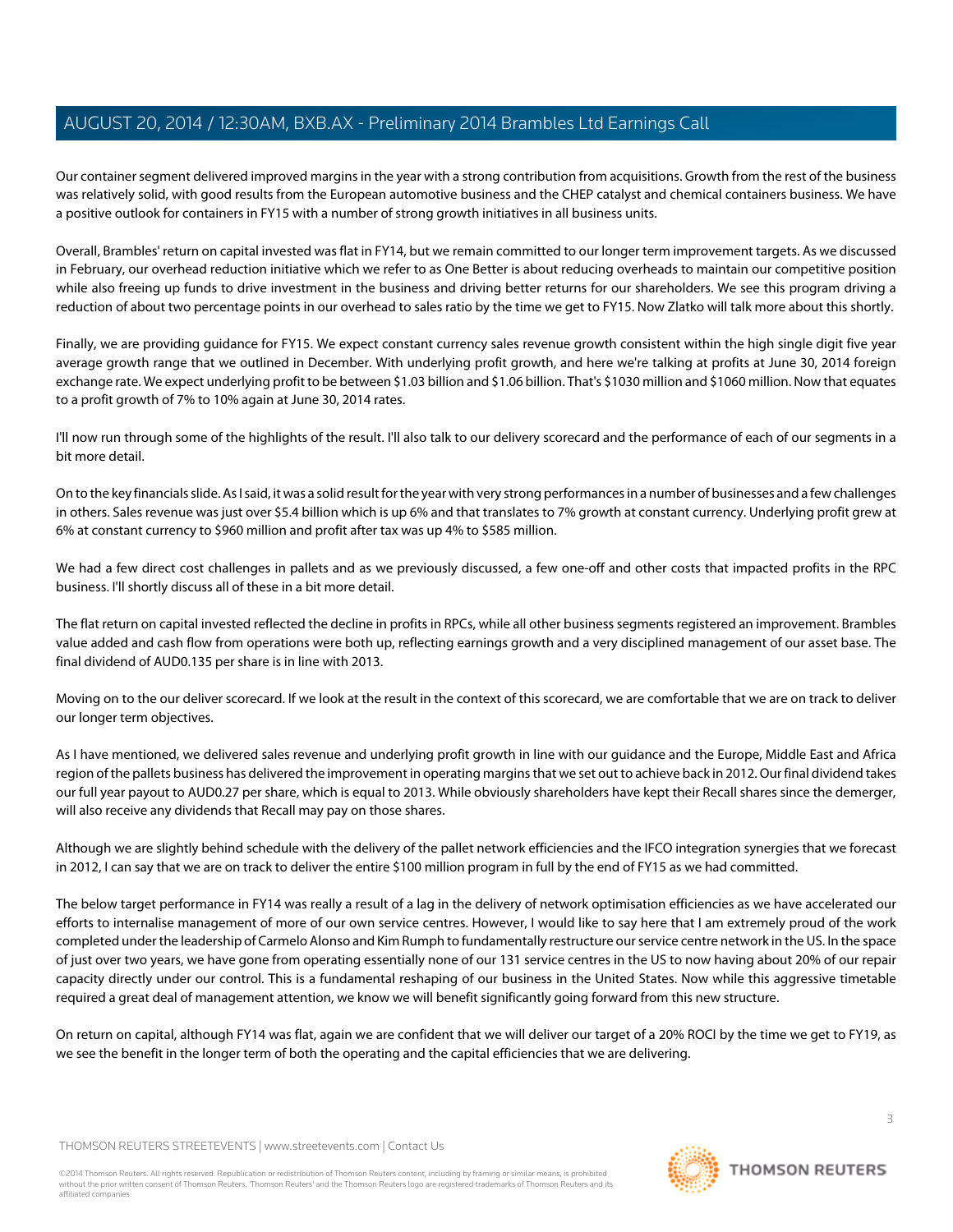As a reminder of our five year targets, all of which are before the impact of any further acquisitions or divestitures, that's at the bottom of the slide shown. Also, not shown on this slide but included in appendix two of our materials in this presentation is our safety performance. During the year, we delivered significant improvement both in our core and in our newly acquired businesses. All Brambles -- all employees of Brambles are extremely proud of this achievement.

Now looking at this, the Group sales revenue growth slide, this slide shows a very simple bridge of sales revenue growth. I will not cover this slide in much detail other than to say that we had a solid contribution across the board. The following slides provide more context around sales growth in the pallets business.

There are really two messages that I'd like to make on this slide. Firstly, as shown on the left hand chart, net new business wins dipped somewhat in their contribution to our sales revenue growth in FY14. As we discussed at the half year result, this largely reflected a more selective approach taken and we've taken that approach particularly in Western Europe to new business wins and renewals in the context of the long awaited improvement in underlying trading conditions.

Secondly, as shown on the right hand chart, new business momentum has improved going into FY15, notwithstanding our intention to remain disciplined in our approach to new business, as we improve our asset management and our pricing and mix.

Now let's look at pallets in a little bit more detail now.

At the sales revenue line, it was a solid result with improved North American and European conditions despite the impact in the third quarter of the severe winter weather, particularly in the United States. Now to illustrate this point, US growth was 1% in the third quarter and 5% in the fourth quarter. Overall, pallet sales revenue in the year was up 5% to \$4.1 billion, with net new business wins contributing two percentage points of the five point growth.

Across emerging markets, sales revenue growth was 14% at constant currency, reflecting strong progress in all of our emerging market regions including Latin America, Middle East and Africa and Central and Eastern Europe. There was slower growth however in Asia, and that's a topic that I will go into more detail shortly.

The profit results in pallets was strong, with a 9% increase in underlying profit and a corresponding 80 basis point improvement in return on capital to 21.2%. Zlatko will provide more analysis on the profit result, particularly the strong European performance and also the impact on direct costs of the US focus on asset management.

We do expect continued sales, profit and return on capital improvements in the pallets business in FY15.

Moving onto the RPC segment. As we discussed at the half year, the RPC result reflects a number of negative impacts in 2014. Firstly, sales revenue growth in North America has remained below our expectations, albeit that we are now seeing a consistent improvement under a reinvigorated leadership team. Sales revenue growth in other markets has remained strong however, delivering 9% growth in the segment overall to deliver in total \$896 million of revenue. Again, Zlatko will cover the profit result in more detail.

We do not consider the 10% reduction in underlying profit nor a negative movement in return on capital to be acceptable. I can say however that the second half performance was a significant improvement on the first half. I can also say that the one-off impacts in the first half around the retirement of the former CEO and CFO of IFCO and the asset impairments in South America did not impact the second half performance. I can also say that we're confident of a return to profit growth in 2015.

We will continue to invest in this business, both in OpEx and CapEx as we continue to build our global RPC business, not the least to aggressively growing our market share in what is still an underpenetrated US market.

Moving on to containers. Containers delivered improved margins and benefited from the contribution of the Pallecon acquisition. Excluding that acquisition and some of the smaller acquisitions of Airworld and Transpac made later in the year, sales revenue was up 7% in constant currency.

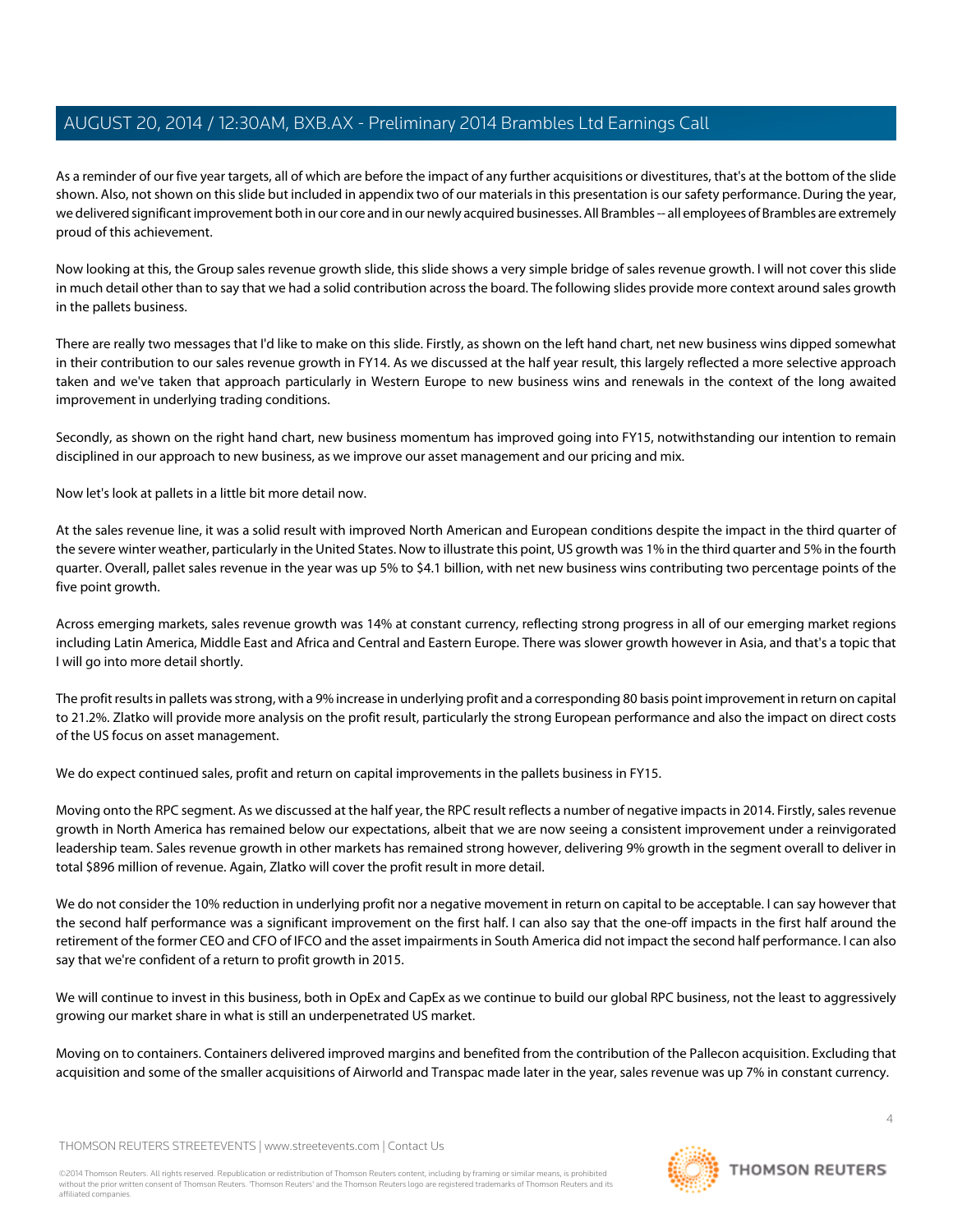CHEP Pallecon Solutions growth excluding acquisitions was up 8% with robust net new business growth in both the US and Australia. There was a strong contribution in the year from the CHEP catalyst and chemical containers business as well as automotive operations in both Europe and China.

Growth at Aerospace was modest, reflecting some flat industry activity and customer deferrals of container maintenance, but we do expect a solid improvement in this business unit in FY15.

The highlight in the containers was certainly the positive movement in margins, reflecting a more efficient leveraging of overheads as we grow our businesses in this business segment. We expect continued improvement in our existing businesses in FY15 as well as a strong contribution from Transpac, which is the dry goods IBC business we acquired in June.

<span id="page-4-0"></span>I'll now hand over to Zlatko to provide more analysis of profit, cash flow, our balance sheet and the One Better program, before I come back to you with a few final comments to close out the presentation. Zlatko.

# **Zlatko Todorcevski** - Brambles Limited - CFO

Thanks Tom and good morning everyone. I'll begin with an overview of operating profit at the Group level before going into more detail on our three largest segments being pallet Americas, pallets Europe Middle East and Africa and RPCs. I won't cover pallets Asia Pacific and containers in detail, but the information is in the appendices to the presentation and I am happy to take questions on those at the end.

The purpose here is to discuss the cost elements that held us back in the year and provide some contexts around those. On the plus side, there was a robust contribution from sales growth of \$148 million comprising \$141 million of non-acquisitive growth and \$7 million from acquisitions. We delivered \$25 million of pallets network efficiency and IFCO PMS integration synergies in the year, although as Tom has said, this was below target.

However by far the greatest impact on profit growth in the year was the \$81 million increase in direct costs, the bulk of it in the American pallets business and in RPCs. We also saw a negative move in other costs, primarily as a result of those one-offs in RPCs as well as some impacts in Europe, Middle East and Africa and investment in future growth in containers. The \$11 million increase in significant items mostly reflects increased restricting integration costs, including evaluation costs for the One Better project.

Before moving on to the operating costs analysis, I'll draw your attention to this slide on asset efficiency and CapEx to provide some important context. Replacement CapEx in pallets is continuing to decline as a percentage of sales revenue, reflecting our commitment to asset efficiency as a lever for driving a more sustainable business and stronger shareholder returns over the longer term.

You can see in the bar chart with the left hand axis showing total pooling equipment CapEx in pallets, that total replacement CapEx has hardly increased over the past four years despite our continued growth over that period. This frees up cash for other purposes, including enabling more investment in growth without a substantial increase in total CapEx. Please note that this chart shows CapEx on pallets as opposed to all property plant and equipment.

Replacement CapEx is the capital required to maintain the pool at its current size by replacing assets that are lost or scrapped. It is not related to the maintenance of pallets through repairs, the cost of which is expensed.

In the line chart on the scale on the right hand axis, you can see the positive trend in our replacement CapEx proxy DIN, which is the sum of depreciation, the irrecoverable pooling equipment provision expense and net book value of compensated assets and scraps, which is relative to sales revenue. One of the drivers here is the reduction in the USA of the IPEP expense, reflecting the fact that we are recovering more assets than we have historically.

The result of better asset management however, is higher operating costs in the short term as we continue to transition to a more repair intensive pool and an ever lower requirement for new pallets to service existing business. This is what is shown on the next slide.

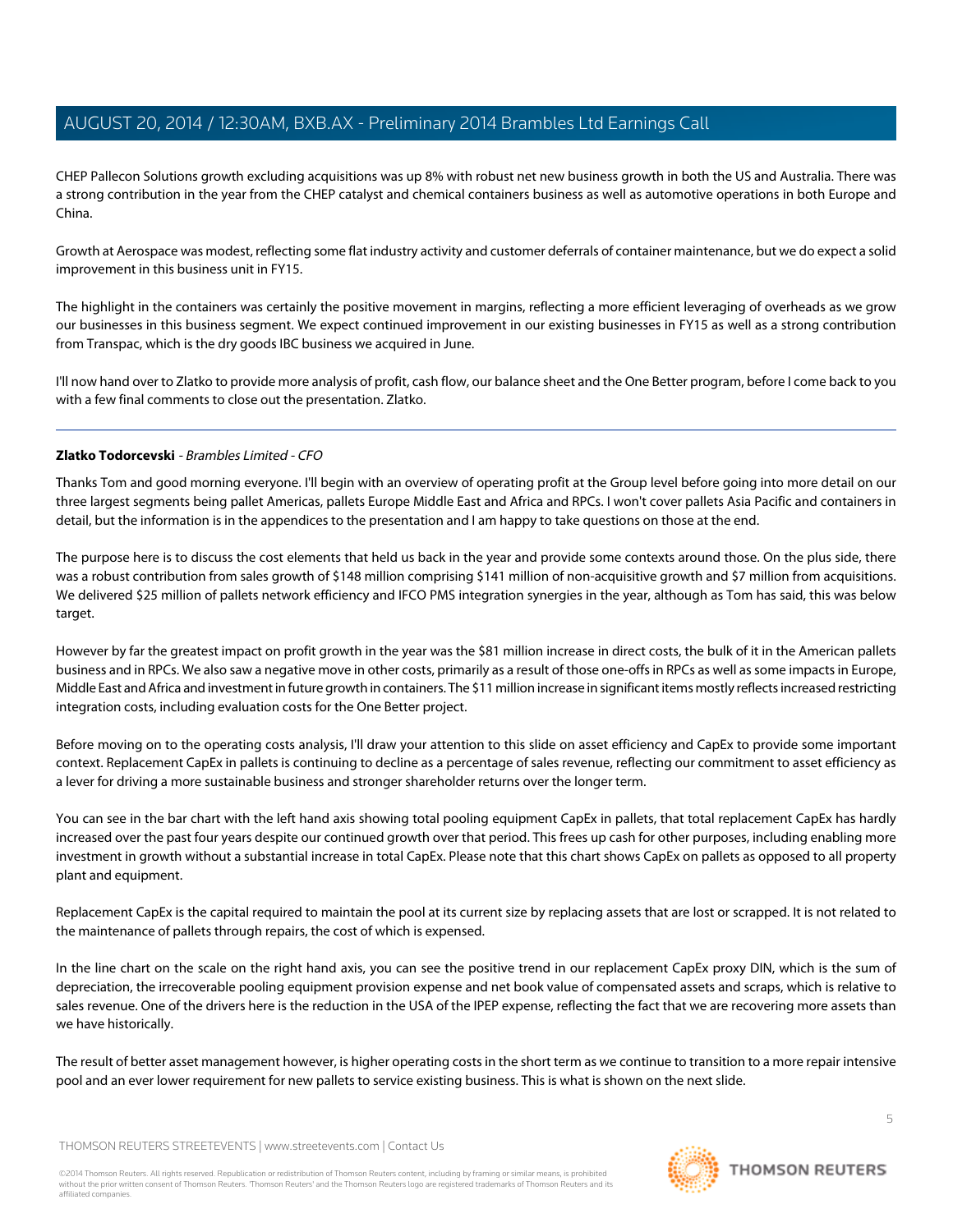So let's now talk about our plant costs. Please remember that the differences by region reflect the different business models and pallet designs in those regions. You can see in the chart that the trend is positive in Europe, Middle East and Africa where costs have reduced over the past two years as a result of efficiency measures. The EMEA is also a lower plant cost operation, reflecting the mix of pallet types in the region, some of which require less repairs by design, and the use of the exchange model in some markets.

Now we expect the North American plant cost ratio will remain higher than Europe, Middle East and Africa, because the CHEP USA business operates an exclusively one way trip model using a soft wood pallet and the PMS business acquired in 2011 has a distortionary impact. Nonetheless, a trend in repair intensity as we improve asset control in the USA continues to be a challenge. Put simply, better asset control results in higher recovery, repair and relocation costs, but it does mean fewer new pallets are purchased to replace those leaving the pool.

In contrast to FY09 when we purchased 11 million new pallets in the US to meet customer commitments, today that number stands at three million and we remain committed to eliminating all contracted new purchases. At the same time, we're ensuring we repair to the quality outcome the customer requires, not the short term margin outcome. Meanwhile, we have reduced our loss rate in the CHEP USA business by about 1% for this year's over the past five years.

For this information as well as a slide in the appendices showing transport costs, which are also impacted by asset management activity, should place some more context around the minimal margin expansion in the Americas.

Looking at the performance in the year more closely, there was a strong contribution from profitable sales growth across CHEP USA, CHEP Latin America and the Canadian business, with a little gross margin contraction in PMS of \$4 million. Operational efficiencies mostly reflected the benefit of network optimisation, although the delivery of efficiencies has been slightly delayed as Tom has outlined.

The profit impact of higher direct costs is \$45 million in the year, with approximately \$30 million relating to the higher repair intensity as well as higher transportation costs and general inflationary pressure. Depreciation was also up \$9 million reflecting pool growth. The lumber cost impact in the period was negligible.

It's important to note that the \$9 million improvement in other costs is predominantly a result of reduced IPEP expense, which can be considered a partial offset for some of the increased repair costs, as both relate to improved asset management.

Significant items are mostly associated with transitioning service centres managed by third parties in house and rationalising these operations. Despite these costs challenges -- as Tom noted earlier -- return on capital in the Americas increased in the period to 19.3% underlying the importance of our asset control focus. The Europe, Middle East and Africa region of pallets segment, presents a very positive story. Indeed, new organic volume contributed strongly to sales growth at healthy roads to wins and losses.

Across the region, for the first time since the financial crisis hit in FY09, we recorded positive constant currency growth in each of the UK and Ireland, France, Iberia and mid-Europe growth of 9% as the full sized pallet pooling system gains further acceptance. Central and Eastern Europe continues to grow strongly, up 24% in the year and while the Americas is a little behind with the delivery of efficiencies, Europe is in fact ahead of schedule.

The \$8 million negative movement in other expenses primarily related to the impairment of obsolete assets in Germany as we roll out the new German quarter pallet. The reduction in significant items predominantly reflects restructured charges taken in FY13 for European and global finance services organisational changes.

I'll now cover off on RPCs in more detail. The sales growth story is increasingly positive. The rate of sales revenue growth in North America of 9% in the second half was double that of the first half. The direct cost situation is as we discussed at the half year result. The bulk of the impact from high depreciation which had a \$12 million impact in FY14 was a result of our decisions in 2013 to expand the pool aggressively in order to meet anticipated demand so as to ensure growth is not stymied by a lack of crate availability.

Although the rate of new purchases has now slowed, the impact of higher depreciation was greater in the second half. Higher transport and plant costs in North America contributed \$5 million to the \$20 million total negative movement in direct costs reflecting higher recollection volumes.

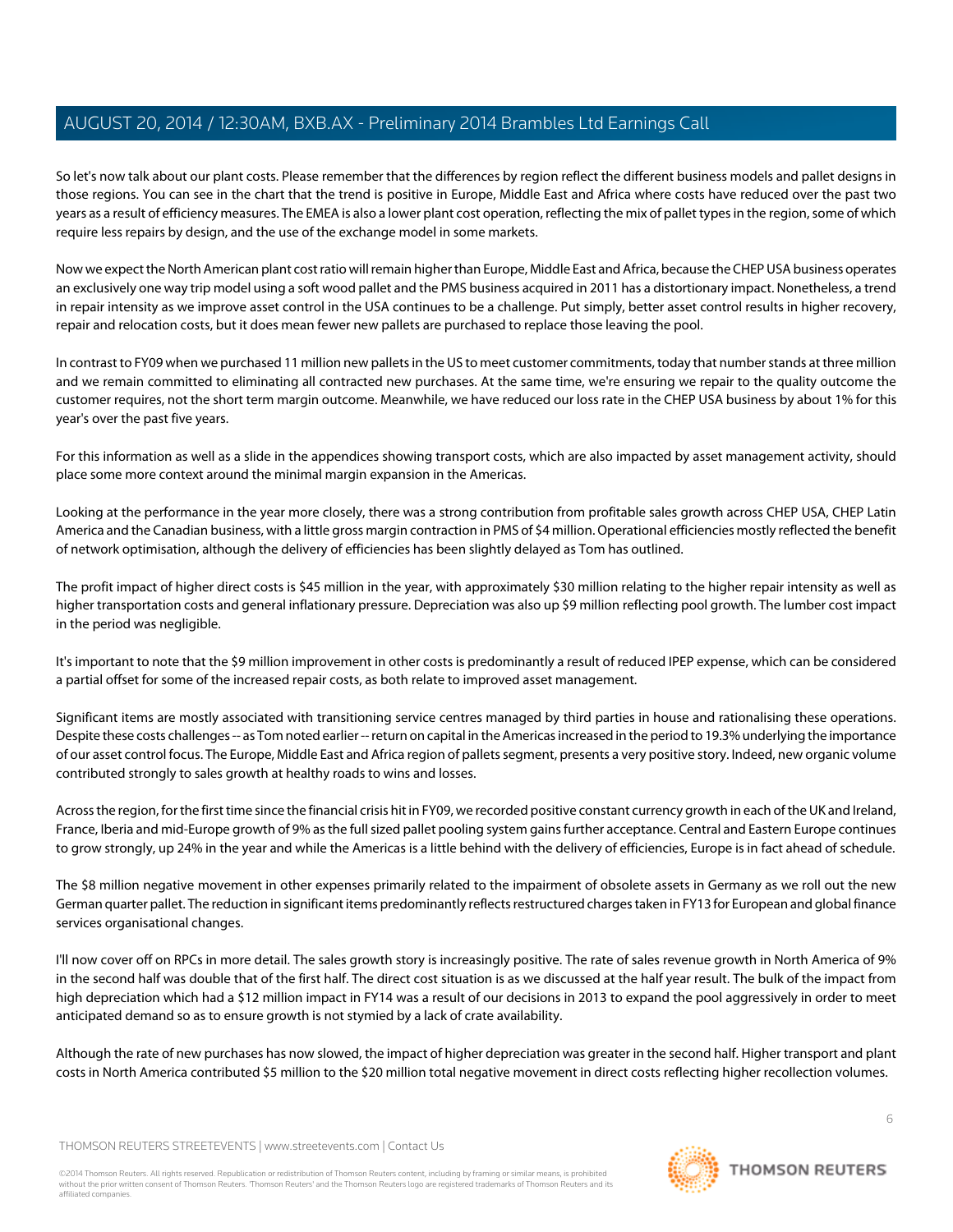The \$19 million increase in other costs reflected \$8 million from the IFCO CEO and CFO retirements, higher marketing spend and South America asset impairments that we discussed at the half year. \$5 million of that expense is non-recurring. We continue to invest in additional staff to grow penetration in both Europe and the Americas, and that added about \$7 million in the year.

As Tom has said, we are confident there will be a return to profit growth in RPCs in FY15.

I will now move briefly on to cash flow. It was a solid result, with \$131 million increase in cash flow from operations driven primarily by the increase in EBITDA and the improvement in working capital. The improvement in asset management has constrained the growth in CapEx in FY14 and also resulted in a reduction in proceeds from compensated losses and the IPEP expense.

Significant item cash flows has fallen because FY13 included expenditure on a number of large restructuring projects within the pallets business. Discontinued operations were in negative \$206 million impact year-on-year, reflecting the fact we didn't own Recall in the second half of FY14 or the costs of the demerger during that year.

Dividends paid fell as a result of the weaker Australian dollar relative to FY13. Despite the substantial Recall related negative cash impact in the year, our ongoing focus on cash generation once again enabled a positive cash outcome after funding CapEx, interest, tax and dividends.

Having a look at the balance sheet, this has been further strengthened by the Recall demerger and the EUR500 million medium term note raising we completed in June which extended the tenure of our borrowings at a very attractive coupon rate of 2.375%. The average term of our debt at June 30, 2014 was 4.1 years, compared with 3.6 years 12 months earlier. Now a net debt to EBITDA of 1.59 times for FY14 puts us in a strong position to continue to fund acquisitions as we manage our capital structure to support our growth strategy. We have a strong interest cover ratio in excess of our covenant obligations.

Now let me close with some comments on One Better. We announced in February that we had identified \$100 million in overhead reduction opportunities compared with FY14 and that these would be pursued over a five year program. We also articulated that while the benefit of any overhead reductions were not assumed in our existing return on capital targets, the savings we generated would mostly be used to help maintain our competitive position and reinvest on behalf of our customers. So I want to re-emphasise today that while One Better will contribute positively to margins over the life of the program, it is certainly not our expectation that the full \$100 million in savings will drop straight to the bottom line.

What we can further clarify today is that we believe the impact of the \$100 million in cost-outs plus the benefit of growing overheads at a lesser rate than sales revenue will result in a drop in the overheads to sales revenue ratio from about 15.5% today by at least two full percentage points by the end of FY19. We're also confident that \$30 million of the \$100 million in cost-outs will be delivered by the end of FY16.

Over the course of the One Better program, we're anticipating delivery costs in terms of combined OpEx and CapEx of about \$80 million for the full program. Again I stress the intention of this program is to reinvest in building a better, more sustainable Company over the long term, not to drive short term margin expansion.

So what's involved in the program? Internally, we're organising our activities in three streams. The first is better buying, which is about aligning our procurement activities for both direct and indirect costs globally, which would drive the bulk of the short term opportunities. The second stream is better for our business, which is about unifying our global finance, HR, IT and strategy functions across the business to realise the benefits of our scale and footprint as well as eliminating non-critical internal activities. Finally, better for the customer, which is about refining our customer value proposition, improving the efficiency and quality of customer interactions and maintaining our focus on asset management as a competitive advantage. This last area is by far the most exciting for us and the area with the most upside in terms of entrenching and enhancing our competitive position.

It will also be the most complex to deliver, as we look to make ourselves more nimble, less transaction intensive and easier to do business with. Ultimately, to capture more of the unique value that exists within the scale and strength of our network and asset base. As we move forward with the One Better program, I will regularly provide updates on our progress.

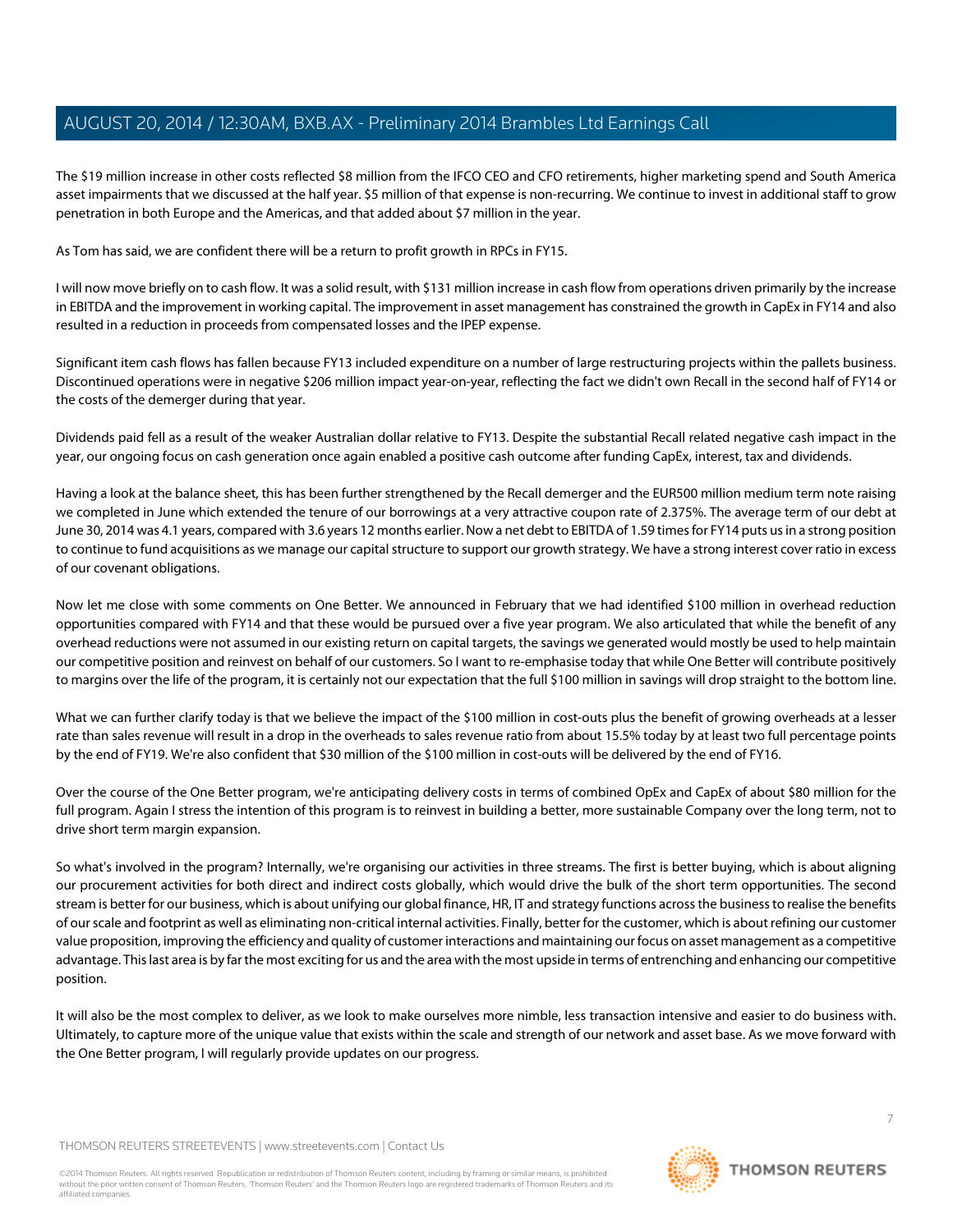I will now hand you back to Tom.

# **Tom Gorman** - Brambles Limited - CEO

Well, thanks very much, Zlatko. I'd like to now move a little bit and talk more about our longer term perspective and share with you the three themes that we'll be driving over the coming years. Let me begin by briefly recapping the investment proposition and the five year plan that we discussed back in December of last year.

We believe strongly that our network advantage is really at the heart of the value that we're able to generate for our customers and our shareholders. We're committed to maintaining that advantage. We're also confident of delivering our high single-digit, constant currency sales revenue growth target and achieving a 20% ROCI by FY19.

Our investment proposition we believe is well understood and our business, as it stands today, is capable of delivering this commitment. The second stream is about One Better. One Better is a fundamental part of linking where we are today with where we want to be as a Company.

Not by simply passing savings to the bottom line, but through creating the opportunity for us to protect and enhance our core competitive position by offering more value for our customers and, of course, investing in new growth opportunities. Today, we are evolving from our core position. We have reinvigorated and strengthened the global strategy function under Jason Rabbino. Jason is now leading our strategy activities in addition to his leadership of the containers business.

This function will be further consolidated through One Better and is focused on driving a holistic view of our position in existing supply chains and how we can bring our expertise to new and/or adjacent segments. We are focused on innovating to capture the true value of our embedded network, the value of our customer relationships and the value of the expertise that we bring to drive superior performance.

We are not just a pooling solutions Company. We are a supply chain solutions Company with a unique set of assets and insights. The potential exists for us to leverage our data and our assets through technology.

Innovation activities and our thinking about longer horizon opportunities will continue to grow as our management of our own assets improve and technology becomes much more affordable and much more reliable. I'm now going to talk more specifically about our portfolio of businesses in the context of a few of these ideas.

At Brambles, we continually evaluate our portfolio and our approach to growth. As we discussed back in December at the investor day, this really entails a horizon based approach, where we consider our portfolio in the context of growth potential and return horizon. Again, with 20% return on capital target always in mind.

The bulk of our portfolio already sits squarely within what we refer to as the sweet spot. This is offering sales revenue growth outlook soundly above that of the underlying market in which we operate these businesses and they provide returns on new investment commensurate with a 20% long term target. Within this core, we are continuing to launch new products, target new verticals and enter new geographies.

For example, through the half-pallet launch in the US, we expect to begin to see a contribution to sales revenue from this initiative in FY15. However, we are also focusing more critically on the outlying businesses. Those that are either growth constrained or currently not delivering the rates of return that we're demanding.

We are prepared to change our approach where necessary to drive better outcomes. I'll first touch on the CHEP Catalyst and Chemical Containers business, or CCCC as we refer to it, which provides containers and railcars to the downstream oil and gas industry. CCCC is in fact small in the context of Brambles, with revenue about \$41 million.

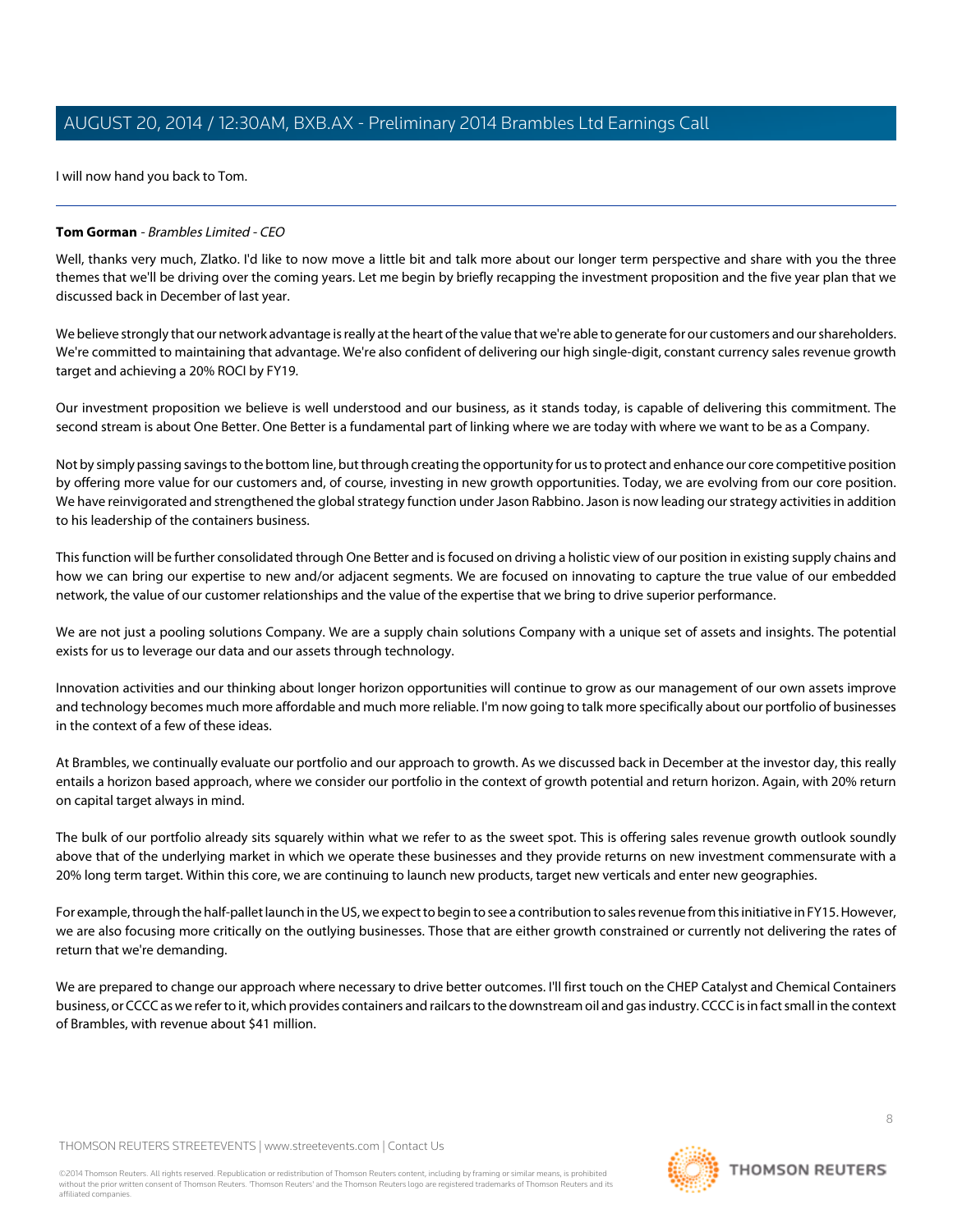Now, notwithstanding the strong FY14 result, CCCC operates in a well penetrated sector, where organic growth opportunities are increasingly more difficult to come by. However, a review of CCCCs place in the portfolio in recent months has given us an expanded perspective on vertical integration in the oil and gas sector, within which we will continue to assess potentially exciting acquisition prospects.

The next sector of interest is automotive. We are committed to this sector, which we believe has strong pooling characteristics and can generate value for our customers and our shareholders alike. But it will take some time to build our businesses, particularly in North America, as well as our intercontinental flows.

Now, in an effort to ensure that we're focused on building our automotive business for the long term, this week we have announced internally that we are addressing our global structure by appointing Laurent Le Mercier, who is currently the Head of CHEP France, as our first global head of automotive. We are, as has well been documented, facing a decline in the Australian automotive manufacturing sector. Our Australian automotive business accounts for just under 8% of our revenue in the total automotive sector and the Australian operations will continue to be managed locally by the CHEP ANZ team.

Now, the IFCO operations in the Americas, we believe, are back on track in terms of achieving strong sales growth, as the new leadership in the US under Dan Walsh, executes a reinvigorated sales and account management strategy, placing more clear accountability on both grower and retailer sales growth. We are investing acquisition opportunities in Latin America to bolster our efforts there. I think we can say quite simply that the future of IFCO in the Americas is very bright.

Now, turning to CHEP Asia, where we remain strongly committed to growth. Our constant sales currency sales revenue growth in Asia slowed to 10% in FY14, as we continued to focus on driving dynamic turns in our wooden pallet business in China. In fact, we reduced our plastic pallet operations in that country.

While this is driving profitability in China, we do not feel that we're really tapping the full potential available to us. This week, we have announced some structural changes that create a leaner, more flexible regional structure and align our operational reporting lines more closely with those of our customers. We are transferring responsibility for India into a new Africa, India and Middle East business unit under the leadership of our current president for Middle East and Africa, Jurie Welman.

We are also placing the remainder of the Asia pallets operations under the current CHEP China president, John Wan. John will now report directly to Phil Austin, and Phil, who is the President of CHEP ANZ, will take on broader responsibilities for Asia Pacific. I must say that in Jurie Welman and Phil Austin, we have two of the most tenured and knowledgeable leaders in our Company.

I'm certain that their impact will be substantial. We have also announced the departure of the President of CHEP Asia, Lars Amstrup, and the closure of our CHEP Singapore office. Now, just as our structure and our business has adapted when we expanded in Europe in the 1970s and when we expanded into the US in the 1990s, we are open minded about the right models for Asia, as we continue to pursue growth there today.

Briefly, moving on to CHEP Aerospace Solutions. Today, we have not built the business as quickly as we had planned, but we are confident of significant growth and pooling sales revenue in FY15, as we pursue a number of marquee customers. Pending our success in building scale, we will be disciplined in our assessment of the ongoing role of this business in our total portfolio.

Finally, I'd like to speak LeanLogistics. LeanLogistics is our transport management software business. This is a relatively small operation, but as we assess the potential for software to play a greater role in the way we can build services around the value of our installed network and our installed asset base, LeanLogistics and businesses like it may become increasingly more important strategically.

Now, I'd like to move on to summarise. To summarise, our FY15 outlook statement before I open for Q&A. In FY15, we expect to deliver strong profitable growth with positive leverage to the bottom line. We are forecasting sales revenue growth at constant currency in line with our five year range. That is in the high single-digits growth.

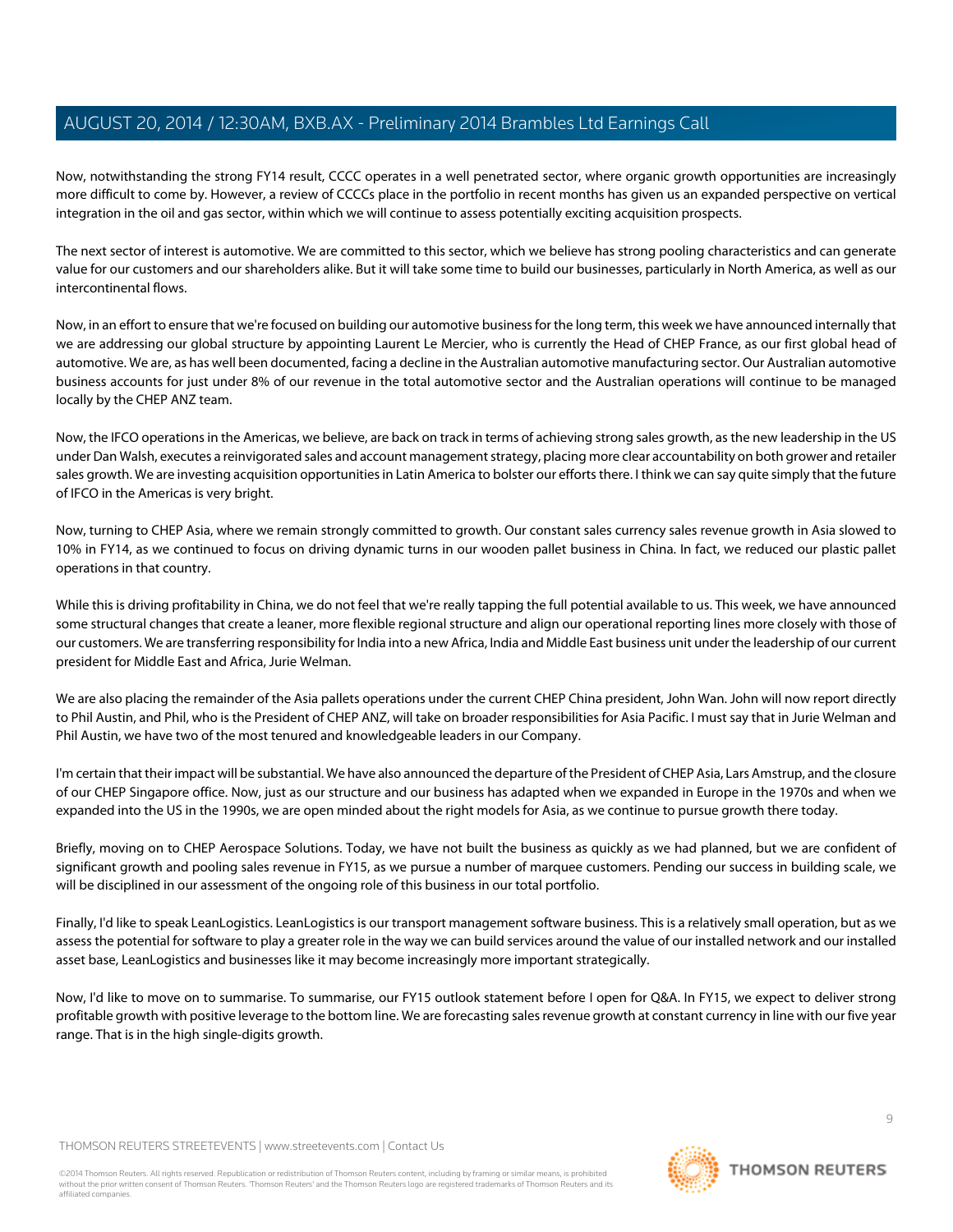Underlying profit we expect to be in the range of \$1.03 billion and \$1.06 billion. Again, that is at June 30, 2014 foreign exchange rates. This growth in underlying profit equates to underlying profit growth of 7% to 10%.

We anticipate an incremental improvement in return on capital in the year, as we remain committed to and continue to pursue our five year target of 20% return on capital. Net finance cost and tax rates should be broadly in line with FY14. There is no change to our progressive dividend policy under which we seek to increase dividends over time on a sustainable basis, subject to our funding needs.

We again anticipate free cash flow before significant items to be positive after the payment of dividends. Finally, I would like to close by acknowledging our Chairman, Graham Kraehe, who announced his retirement in July. Graham has really been a great mentor and a great friend of mine as we have set the strategy for Brambles over the past five years.

His counsel and his patient aggressiveness has really set a great tone for me and my leadership team. As Graham moves on from Brambles, we are all looking forward to working with his successor, Stephen Johns. Stephen has been a Brambles director for 10 years and his appointment represents great continuity and stability for our Company.

Stephen and I have worked closely over the past five years, and I have to say, I'm really looking forward to continuing to work with him as our Chairman. Thank you very much for your attention today. We will now open to your questions.

# **QUESTIONS AND ANSWERS**

**James Hall** - Brambles Limited - VP, IR & Corporate Affairs

<span id="page-9-0"></span>Thank you, Tom. Thank you, everyone. The first question on the phones comes from Cameron McDonald at Deutsche Bank. Cameron, please go ahead.

# **Cameron McDonald** - Deutsche Bank - Analyst

Good morning, guys. The -- just on slide 12, Zlatko, the \$81 million worth of increased direct costs, are these going to be ongoing costs, as you've highlighted with the improved control ratio and efficiency in recovery and the lower IPEP expense, so we should expect those direct costs of recovery and repairs to be ongoing?

#### **Zlatko Todorcevski** - Brambles Limited - CFO

Yes. There's a quite bit in the \$81 million, Cameron. So let me just maybe break it down for you a little bit. So of the \$81 million, roughly \$45 million is in the Pallets Americas business.

That partly relates to higher plant costs, predominately for repairs and higher transportation, as we said from higher recoveries and then relocation of pallets. It also includes about \$9 million for the higher depreciation because of the pool. Look, I'd say for at least the balance of this year, it's probably safe to assume that they'll remain at those levels.

We are looking at opportunities of what we might do with damage rate and more efficient redeployment of pallets, but I wouldn't assume there's going to be in material change within the Pallets Americas business. Then on the RPC business, which was the second largest component of the \$81 million, it comprises about \$20 million of the \$81 million, that's reflecting predominately the higher depreciation rate that we indicated about 12 months ago.

So you will see that, say, sticking flat. But as we also indicated, CapEx in 2014 was lower than the preceding year. So you won't see the same rate of growth and depreciation going forward to 2015, as you might have seen in 2014 relative to 2013.

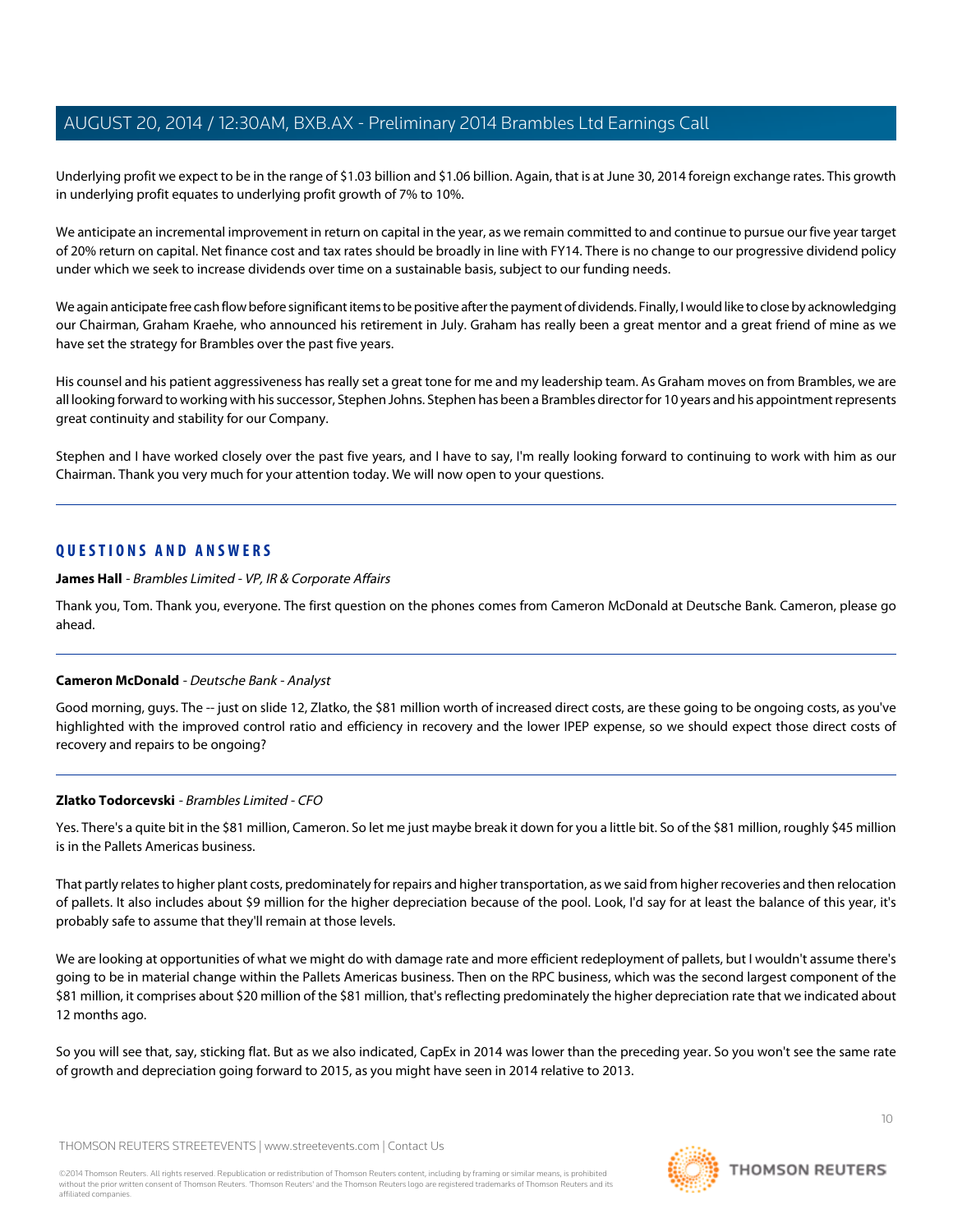# **Cameron McDonald** - Deutsche Bank - Analyst

Okay. So that's -- yes. When we look at, say, the building blocks into the guidance range, we need to incorporate those higher, sort of, ongoing operating costs to bring it back down, because I mean, obviously, you've spoken about the \$30 million of costs which you think you'll save from the One Better program, the \$30 million of benefits coming through from the delayed US efficiencies and IFCO synergies.

Then, you've got \$5 million from the retirement costs from CEO and (CEPO) IFCO, which won't be recurring. Then, also \$5 million contribution from Transpac, which -- at a headline level, before those other costs already gets you into your guidance range for next year.

# **Zlatko Todorcevski** - Brambles Limited - CFO

Yes. I think you've picked up all the benefits there really well, Cameron.

# **Cameron McDonald** - Deutsche Bank - Analyst

Yes. Well, that's what I'm asking about. The negatives.

# **Zlatko Todorcevski** - Brambles Limited - CFO

Yes. So there's a couple of negatives. So let me particularly clarify the One Better one.

So what we've said here today is that we are targeting to deliver \$30 million by the end of FY16. It won't all come through in 2015 and I think you can assume that the bulk of it will probably be in the second year, rather than the first. Then we've also said that don't assume it's going to fall to the bottom line.

Now, as Tom outlined at the end of the presentation there, we are looking at a number of different areas to really entrench our competitive position. That includes spend on innovation activities. It also includes spend in a number of other areas where we continue to see opportunities to grow the business. So, look, I definitely wouldn't assume that the \$30 million falls to the bottom line. But that is a two year benefit.

# **Cameron McDonald** - Deutsche Bank - Analyst

Okay. Just lastly, Tom, if I can just ask you about the US market. You mentioned that the fourth quarter saw 5% growth relative to the third quarter. But if we look at what happened in the first two quarters, they were up 7% and well, up strong 7%, I think, in the second quarter in particular. Despite the weather, do you actually also think there was an underlying slowdown in the US and that that's actually not going to accelerate from the current -- from the levels that we're seeing at the moment?

#### **Tom Gorman** - Brambles Limited - CEO

Yes. Look, it's interesting, because if you remember back at our half year -- I think people accused us of being bullish at the time, when we were talking about the US as well as Europe.

But we did see some growth in the US market coming into the end of the year. That was really shutdown by the weather situation in the third quarter. We did see a significant upturn in the fourth quarter.

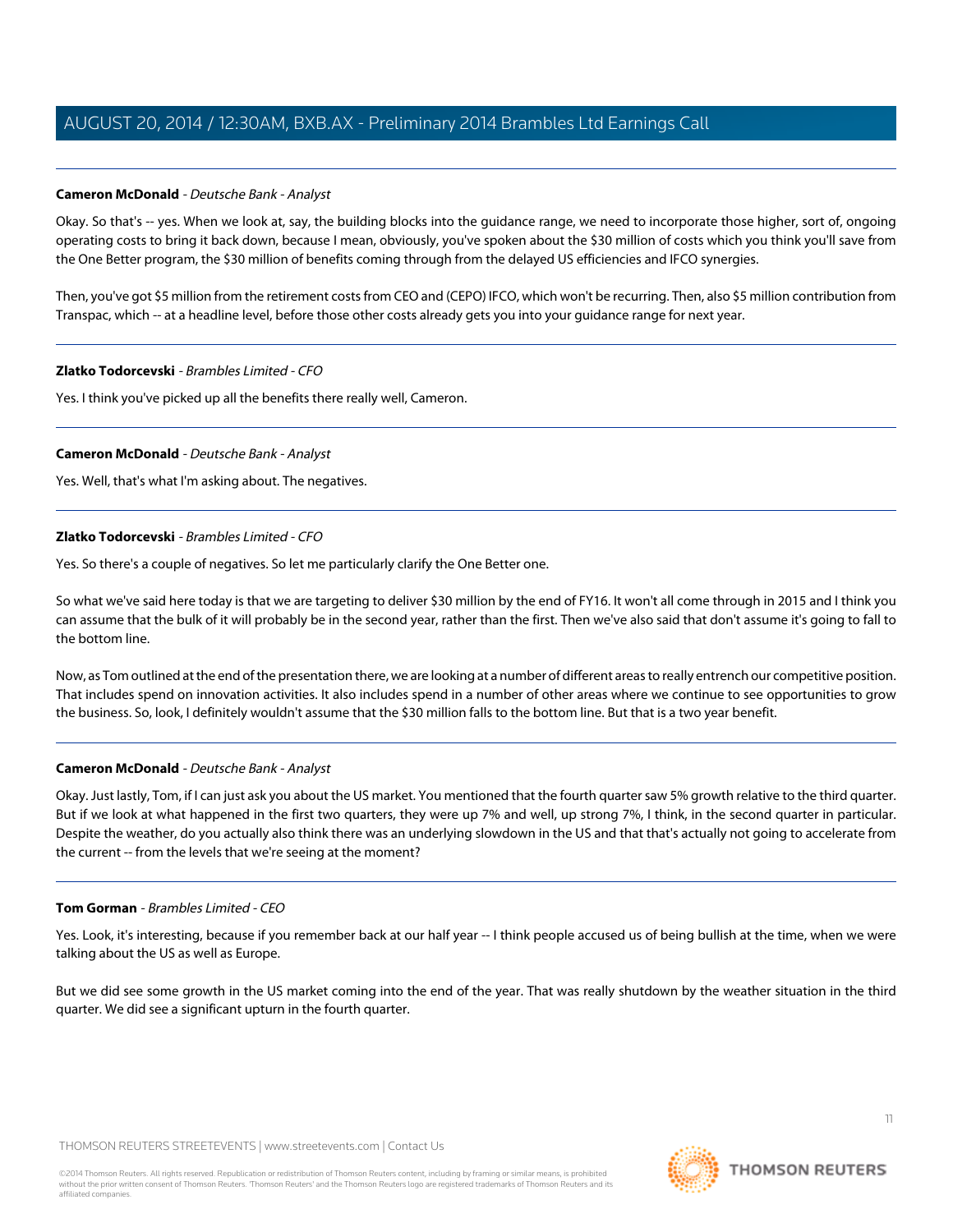On a full year basis, we still are about where we were in -- at the half year. So to give a rough idea, in the first half, we saw organic growth in the US on a roughly, roughly around 1.5%. That was broadly in line with what we saw in the fourth quarter. Whereas in the third quarter, it was actually negative in the US.

So when you put all that together, we really are holding the same view, which I'd say is cautious optimism still in the US. I mean, the data are a bit sporadic. I mean, just today, obviously if you look at housing starts in the United States, extremely positive. The equity markets continue to be positive.

There are a lot of reasons to continue to be optimistic about the US. But we're really in the same position where we were back in December. We're cautiously optimistic coming out of this calendar year and we're looking for good things to come from the US.

I mean, I would just might add one thing, because I think this is hard to really grasp. But the effort that the team has put in place in the United States is massive. I mean, we have fundamentally restructured our network in the US.

Yes. That required a lot of attention from the management team. Yes. It did drive some added cost into the business in the year. I guess, at the extreme, you could say that that level of change is clearly a distraction.

But I believe the team did a heck of a job. I know that that's going to position us to be much, much stronger going forward. We're going to continue to push for margin expansion in the US. Look, I think Zlatko is right. I don't think you'll see a massive change.

But we're going to continue to push for margin expansion in the Americas. I think when you look at the whole set of businesses, you're going to see continued margin expansion in the containers business and we also want to see margin growth in RPCs. We have to deliver profit growth in the RPC business and we're committed to doing that in FY15.

So I think we're well positioned to get on top of a couple of the areas that were less than satisfying, but also to accelerate a lot of other things that are going well for us. I think the MEA business will continue to be strong in FY15.

#### **Cameron McDonald** - Deutsche Bank - Analyst

Thanks, guys.

#### <span id="page-11-0"></span>**James Hall** - Brambles Limited - VP, IR & Corporate Affairs

Thanks, Cameron. Next question is from Scott Kelly at Morgan Stanley. Scott, please go ahead.

#### **Scott Kelly** - Morgan Stanley - Analyst

Hi. Good morning. I've just got a couple of questions on RPCs. Within your other items, excluding the one-offs, you've identified higher marketing costs and investments for RPCs. Has that normalized this year or do you expect that to continue to escalate as you grow that business?

#### **Tom Gorman** - Brambles Limited - CEO

No. We actually think that that's normalized now within the RPC business. We think that we've taken the actions that we need to take. So from a structural standpoint, I don't think you'll see much of an increase at all in marketing costs year-on-year.

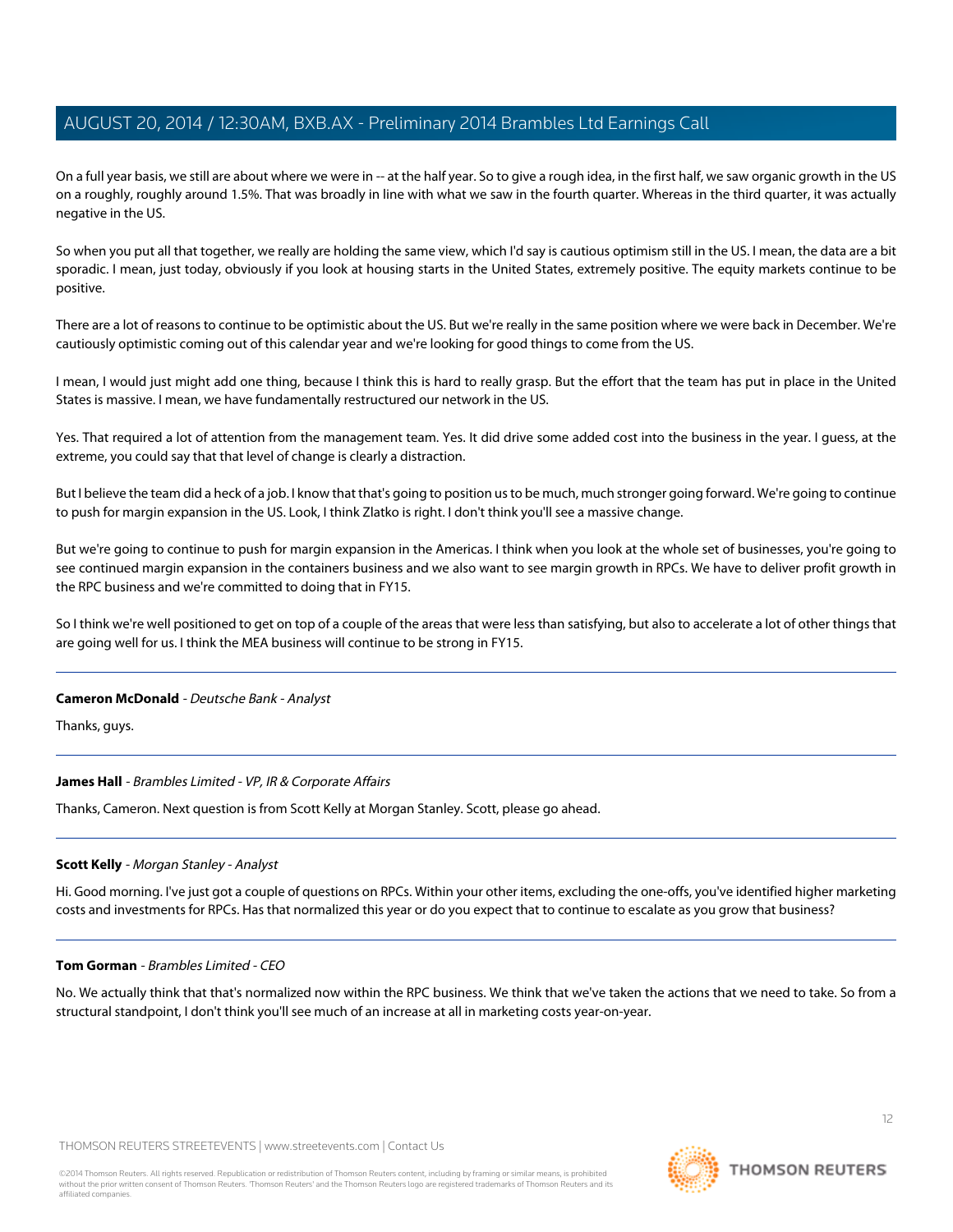Look, I think that what we're doing again here, we referred to it as a transitional year, in a way in the US, but not only did we change the leadership team and Dan Walsh is in place now in the US and really delivering substantial growth in the second half -- I mean, growth in the second half for us was twice that of the first half. I don't think that should be missed in this result.

But I also think that Dan has spent a lot of time to get the structure right to really get the focus on grower sales and retailer sales and building more capability by vertical. I think that that's going to pay significant dividends. You might see a little more overhead movements as we look at new market entries and so forth, but I don't see that as material. I think that the marketing spend is about where we needed to be.

#### **Scott Kelly** - Morgan Stanley - Analyst

Okay. On the sales line, for the full year, North America was high single digits. Just wondering if you can comment on -- the second half looks like it was stronger. Is that run rate going to escalate into 2015, compared to Europe?

#### **Tom Gorman** - Brambles Limited - CEO

Yes. You're talking about the RPC business now?

#### **Scott Kelly** - Morgan Stanley - Analyst

Yes.

#### **Tom Gorman** - Brambles Limited - CEO

Yes. Look, that run rate is really what we're looking for. That was a 9% run rate is what we would like to see continue to be delivered. I mean, I've said this pretty openly. I think we can run away from it.

We really want to get overall a 10% growth rate in the RPC business. Look, we fell a little bit short of that last year. We're going to continue to target that. It's an important part of business. In total, it's 17% or 18% of our total revenue.

We need to get that level of growth out of there. I think we have the team positioned in the US now to be able to take advantage of that. It's still strongly underpenetrated. We still have plenty of opportunities to grow that.

#### <span id="page-12-0"></span>**James Hall** - Brambles Limited - VP, IR & Corporate Affairs

Thanks, Scott. (Operator instructions). The next person in the queue is Simon Mitchell from UBS. Simon, please go ahead.

#### **Simon Mitchell** - UBS - Analyst

Good morning. Just a question on the guidance. If I look at the second half growth rate in the business, I think it comes out at about just under 2% constant currency growth in underlying profit.

Then, thinking about your guidance of 7% to 10% for FY15 and as you pointed out, you typically have got a very strong record in reaching at least a mid-point of that guidance, what do you see as the fundamental change from the second half to get you to the growth you've indicated for FY15?

Obviously bearing in mind Zlatko's comments around the phasing in of the \$30 million primarily in FY16 and also the IFCO one-offs largely seem to have impacted the first half.

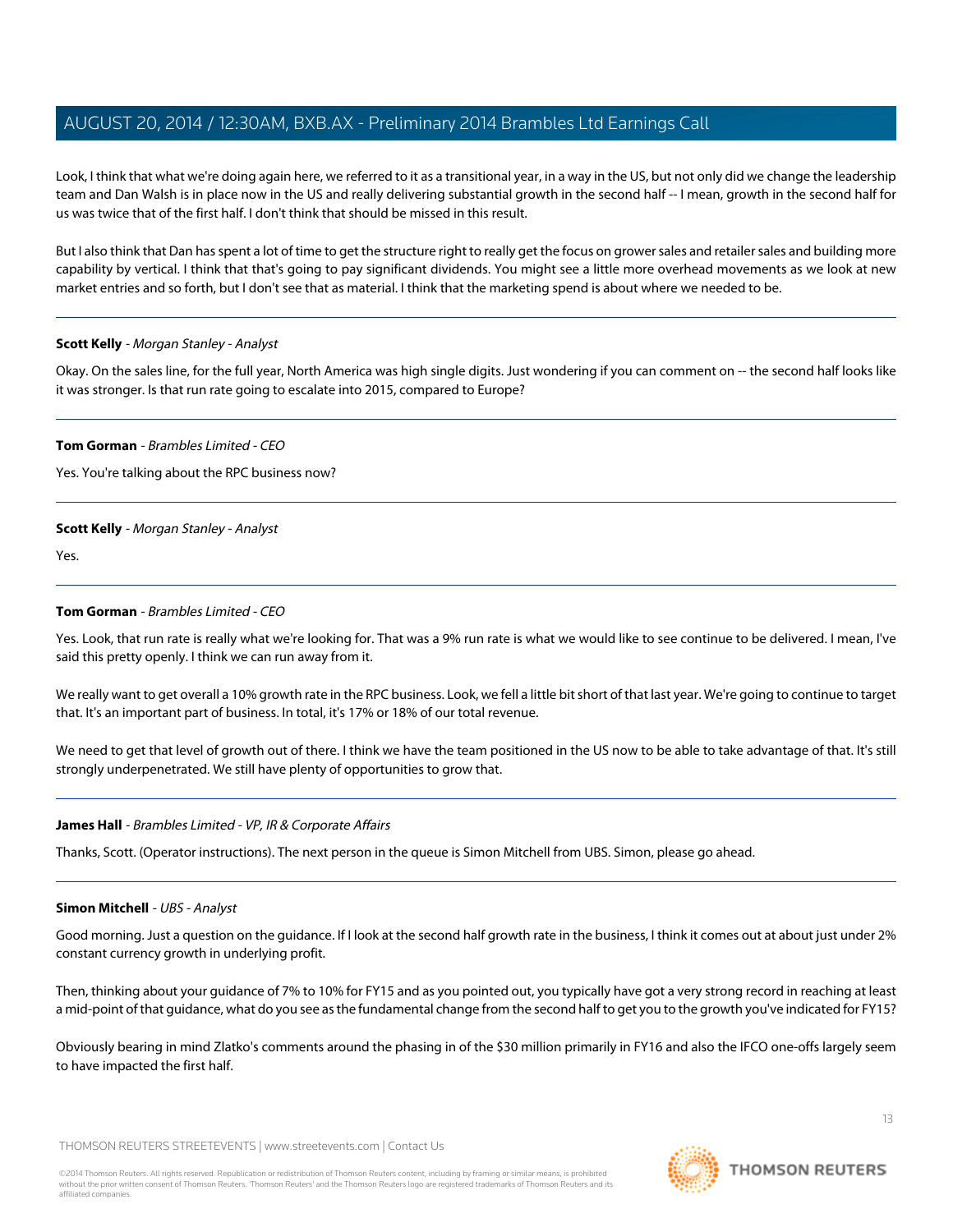# **Tom Gorman** - Brambles Limited - CEO

Look, I think there's a couple of things there. I think you can't get away from what was happening in the Americas in that period and the weather impact in the US. Again, it's difficult to calculate exactly the impact, but just by showing you quarter-over-quarter, you could see that we grew at 5% in the fourth quarter and only 1% in the third quarter.

So we believe that that non-recurrence of that market pressure in the Americas is going to help us significantly. We also see significant growth in our other business units. So we're going to continue to drive in the RPC space.

So that's going to be a stronger growth on a full year basis than we achieved this year. Again, if you look at just the US -- just the Americas business alone, we doubled the growth rate in the second half. That's really the run rate that we want to achieve as opposed to the average year performance out of the Americas.

# **Zlatko Todorcevski** - Brambles Limited - CFO

Simon, the other thing I would just add to what Tom said is you might recall in the half year we flagged there are about \$10 million of costs we'd allocated to the Recall business. So clearly, that fell into discontinued operations and we don't have the opportunity to charge Recall anything going forward, so if you just adjust your numbers for that impact in your FY15.

# **Simon Mitchell** - UBS - Analyst

Okay. Just -- Zlatko, just on the corporate reduction -- corporate cost reduction program, you've highlighted \$80 million of cost. I just noticed there was - it looks like there was about \$25 million of costs taken below the line in the second half, which some of that at least relates to the program. Is that included in the \$80 million and would you expect all cost elements of the \$80 million to be taken below the line in the future?

# **Zlatko Todorcevski** - Brambles Limited - CFO

No. So of the significant items we took in FY14, a portion was for the evaluation of One Better, Simon. But it's not included in the \$80 million. The \$80million is purely around execution of the program and what we need to realize the benefits so that the piece that we took in FY14 was around a valuation of those opportunities. But I will say that probably the larger component of significant items in FY14 was some of the costs we incurred around the restructure of the service and the network in the US. So that was much larger than One Better evaluation.

# **Simon Mitchell** - UBS - Analyst

Okay. Just lastly on Aerospace, Tom, I know you like giving targets and I just -- I was interested in your comments around the discipline of whether to retain that business within the Group or not. Is there a timeframe you have in mind or a hurdle that it needs to achieve?

# **Tom Gorman** - Brambles Limited - CEO

No. I don't think there's a specific timeframe. I think for us we really look at the trajectory. Are we building the business the way we anticipate we can build it? Look, I have to say that the gestation period for winning business in aerospace, as we've seen in intercontinental and automotive, it takes a while. I think we have one. We've shown particularly in aerospace an ability to add a major airline each year that we've owned the business, but we need to continue that trajectory, number one.

So that's a top line issue. As we continue to see it, if it continues to go well, obviously we think more positively about the business. If we struggle to deliver that, it -- I don't think it's a surprise to anyone we will view it more negatively.

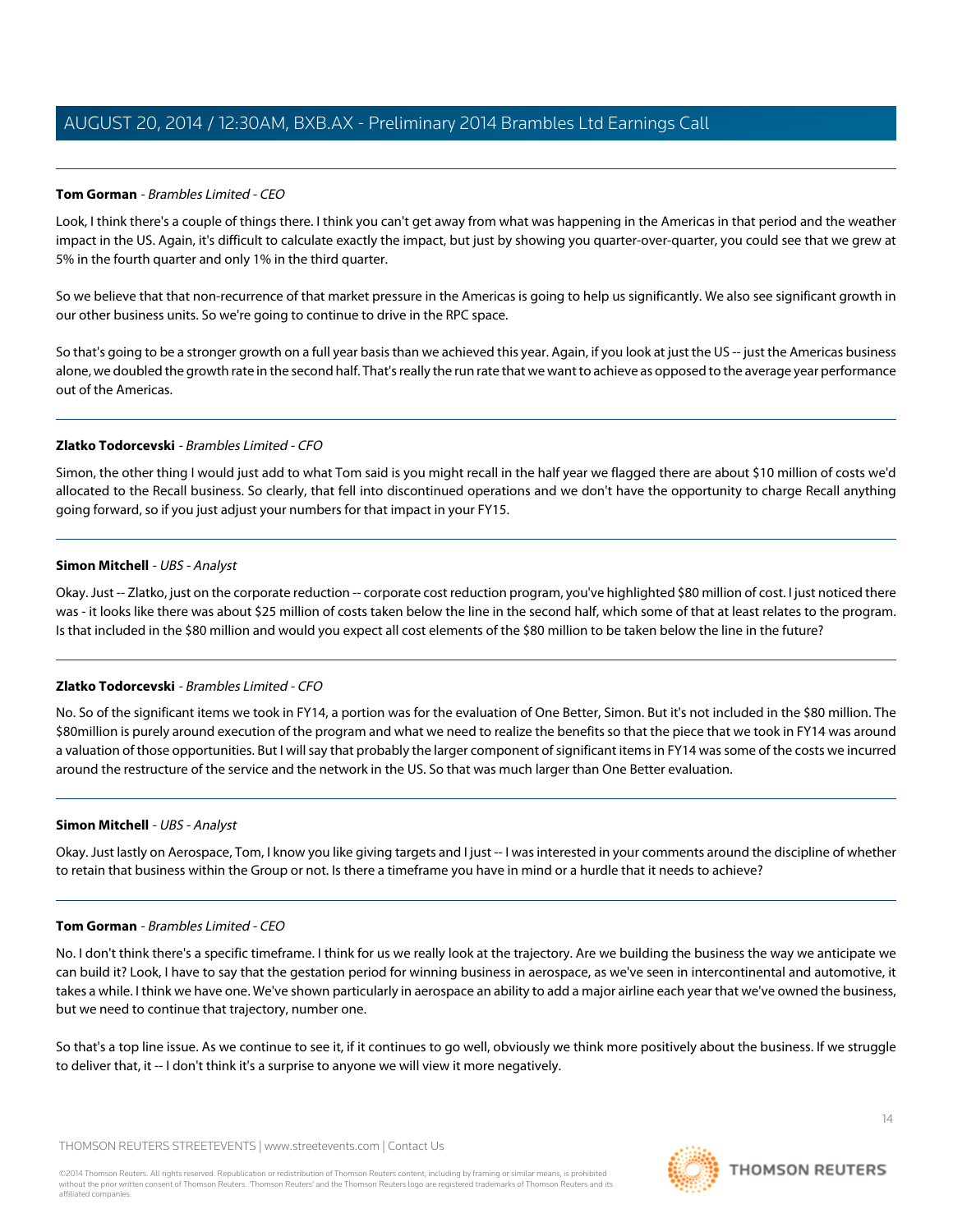But the top line has to happen. But we also need to see the underlying performance in a direction where we can see this contributing toward our 20% objective. So there's no timeframe. I mean, we don't have a meeting where we say we're now going to decide things.

We evaluate our businesses continually. Throughout the year, we focus more on strategy than tactics at certain times. But I'd say all of our portfolio businesses are under review continually. So there's no difference there. But Aerospace, it does get visibility, because it is a brand new initiative for us.

It has been a roll up and parts of it have been extremely successful. But as we said here, the top line growth has a little bit -- has been below what we expected. Look, I might just come back on one last comment, just on the growth in the second half. I would just remind you that the Pallet Americas business is an important component of our total corporation.

I mean, it's still roughly, roughly about 20% of the volume of the total business. If you look at the second half growth this year and how much of that was impacted by a very weak third quarter in the US. I think that will help you a little bit get to how we can be guiding to that level of growth in 2015.

Also, if you come back and look at the net new wins, we do think we're coming into the year with a more robust profile in terms of net new wins. So that gives us some confidence we can deliver.

#### **Simon Mitchell** - UBS - Analyst

Okay. Thank you.

#### **James Hall** - Brambles Limited - VP, IR & Corporate Affairs

<span id="page-14-0"></span>Thanks, Simon. Next question is from Anthony Moulder at Citi.

#### **Anthony Moulder** - Citigroup - Analyst

Okay. Good morning, all. Just if I can just start on the US business you highlight the margin compression in the pallet management services business. Is that an expectation that you would continue to see as people perhaps or volumes change between the CHEP brand and the PMS brand?

# **Zlatko Todorcevski** - Brambles Limited - CFO

Well, what we saw Anthony was really around cost and core acquisition in the period and we did respond with pricing but I think there was obviously a bit of a matching issue there. So the team is responding to what they're seeing in the market and dealing with that but I wouldn't assume anything beyond that.

#### **Anthony Moulder** - Citigroup - Analyst

Okay. Following on from that how do you then see the leverage of the business to economic recovery or volume recovery? Do you get the sense that with things going better in the US that you will get a lot of volume upside from some of those key customers?

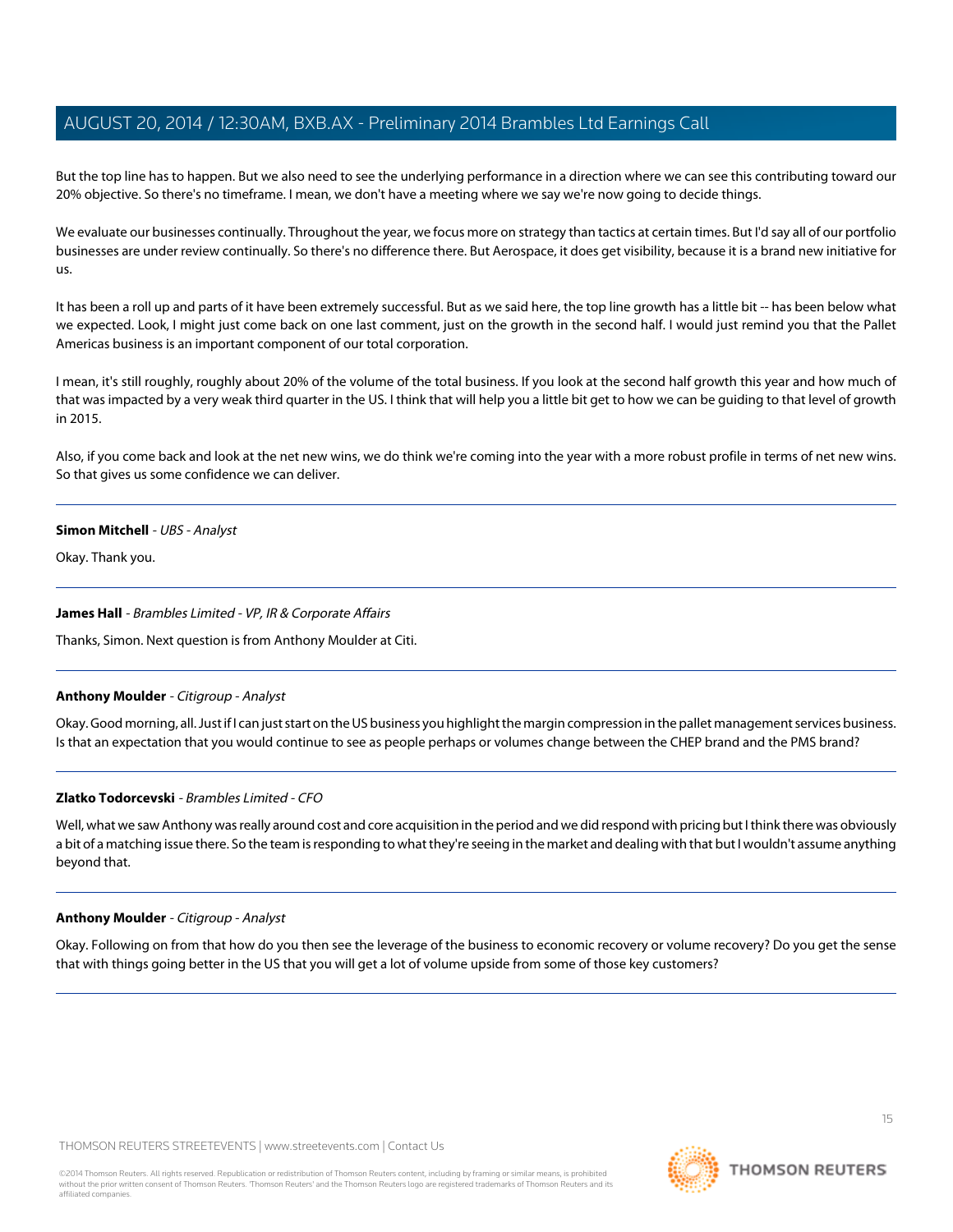#### **Tom Gorman** - Brambles Limited - CEO

Yes, look, I'd go back Anthony to what we said earlier. I think that our view is that the third quarter was really the aberration, that the fourth quarter run rate is very much in line with what we saw through the half in the first half, so we continue to expect organic growth in the 1% to 2% range. I think we should be able to deliver that.

As it relates to our Whitewood business or the PMS business as we refer to it, I think I just want to re-emphasise one thing -- we have fundamentally restructure the network in the US and we went at a very aggressive pace to do that. As part of that there were some things that we probably didn't have as strong a grasp on as we should have.

One of those issues also related back to the PMS business and the PMS business is quite a different business. It's the efficiency of acquiring cores, it's getting your pricing right by each region; the team is very focused on that. We are expecting improvement in PMS performance in the year as well.

#### **Anthony Moulder** - Citigroup - Analyst

Since you mentioned volume expectations, pricing expectations are still within that 1% to 2% range?

#### **Tom Gorman** - Brambles Limited - CEO

Yes, look, we haven't changed our view on pricing. We're still very much in a position that price is going to be at the lower end of that range.

We're in a competitive marketplace. We're focused on delivering value to our customers and we still see price at the lower end of the range.

Now that's not the PMS business, so that's really the blue business. PMS is quite a different business. That really is a spot market trading business in a way, and it's the efficiency of the acquisition of the cores and then getting your pricing right. So pricing varies more in that space, but in the core pooling business really across the board we still see relatively muted pricing.

# **Anthony Moulder** - Citigroup - Analyst

Okay, and the last question if I could: the Pallets EMEA result was particularly strong but also achieved within the same pallet balance, I think \$115 million. That's on the back of some higher CapEx in that second half. Do we take from that there is some replacement of the quality in the EMEA business with repairable putting new pallets into that network, taking some of the older ones out?

#### **Tom Gorman** - Brambles Limited - CEO

No, there's no deliberate action such as you've outlined at all. We're getting growth in Europe so the new pallets that are flowing into that business are flowing in to support their growth.

But look, I think as everybody knows the European is more complex as we show. We have a very high level of asset control in the US. We don't have that same level of control in Europe and we are in fact buying new pallets to replace both loss and a relatively small amount of scrap.

But the damage rate in Europe is actually improving. So our position from a quality perspective in Europe we think is pretty solid but we are growing and unfortunately we do have some leakage in Europe so we are adding new pallets to support growth and to replace the leakage.

The US story is quite different. The control rate ratio in the US is really outstanding. It's the best we've ever seen and that's allowing us to really reduce our new pallet purchases which has a positive impact on return on capital but the negative flow through on the income statement is what you're seeing as that pool is aging.

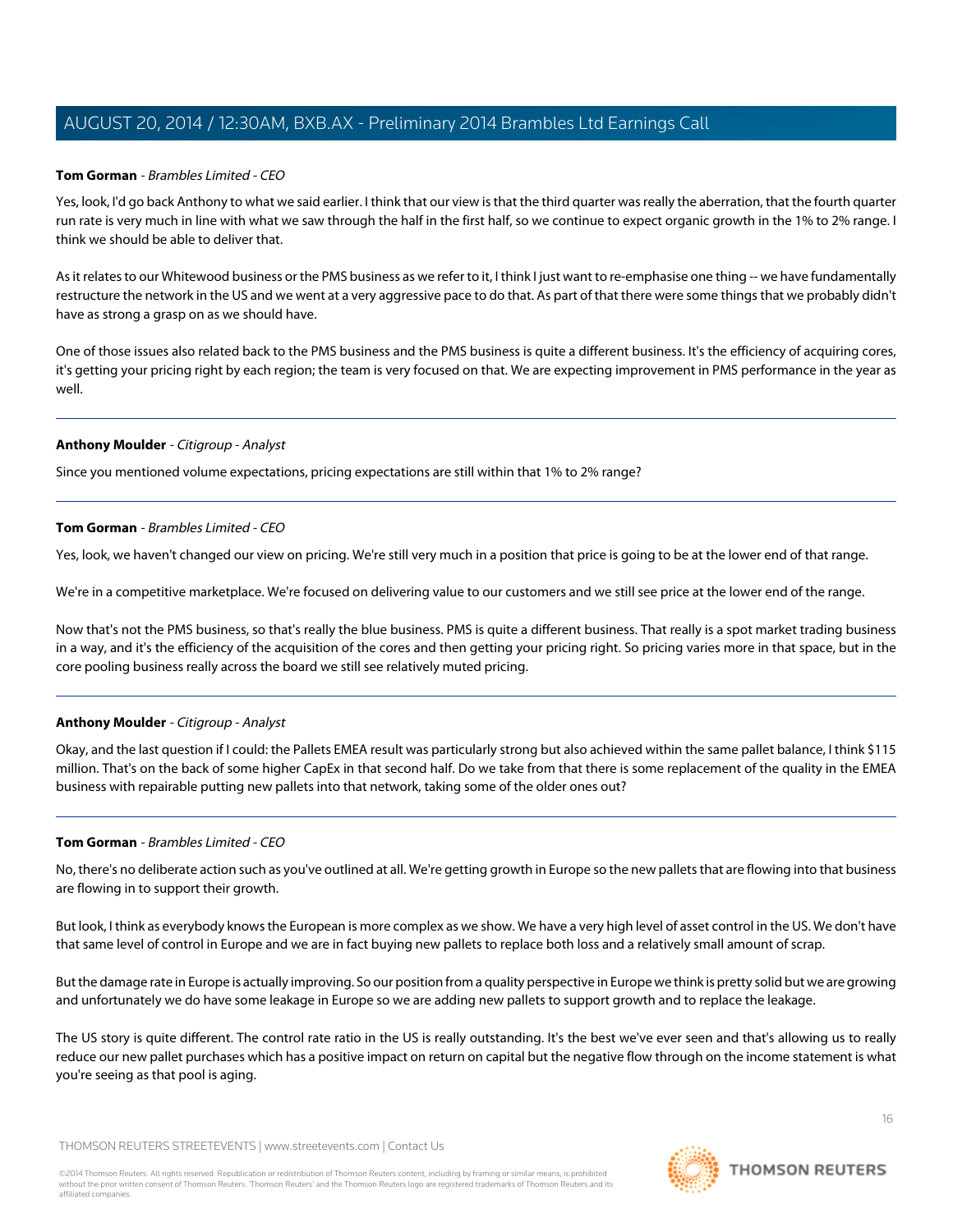I would also just reiterate, Anthony, for you and for the others -- and Zlatko mentioned this in his prepared comments -- but again this is a fundamental change to the network. You don't have to go back that many years and we had a commitment to purchase 11 million or 12 million pallets for new customers that we simply didn't need. It was a period where share was declining and we were still adding to the pallet balances.

That is really behind us. As we said now we only have a small amount left and our view is we're going to eliminate that.

So we really fixed that business. It's taken a while to do that and we've had to work cooperatively with our customers but we have a fundamentally different business in the US and the focus on return on capital is real. That'll allow us again to continue to build that business from a position of strength. Better network, better control of our assets, I think all that's quite positive. We just now have to build that into profit growth in the US.

#### **Anthony Moulder** - Citigroup - Analyst

Very good. Thank you.

#### **James Hall** - Brambles Limited - VP, IR & Corporate Affairs

<span id="page-16-0"></span>Thanks Anthony. Matt Crowe from CBA is next. Please go ahead Matt.

#### **Matt Crowe** - CBA - Analyst

Good morning everyone. Just further on that, in your strategy to repair rather than buy pallets, I can see the repair intensity or the higher repair cost as I guess the flip side of that but I can see that coming through in the Americas business but it doesn't seem to be any additional repairs costs in Europe. Is the strategy of repair rather than buy mainly a North American strategy or is it across the whole pool?

# **Tom Gorman** - Brambles Limited - CEO

I can clearly understand how you come to your question, but I might just reverse it. We don't have a strategy of repair versus buy. So to be clear that's not the strategy.

Our business is really simple: we provide solutions to our customers. They're mobile solutions.

The key to running this business well is to find what you've given the customer. So an asset goes out -- you've got to get it back. Throughout our history we've not always been so great at that.

We're in a position now where we're really improving our asset management, asset control capability. So we start from that mindset.

What that then leads to, it leads to a position where we can reduce our maintenance capital. That I think is shown clearly in the charts that Zlatko talked to.

We have been growing our business but we've kept our maintenance CapEx flat through that period. That means that our assets our working harder, that means a better return to our shareholders. That's the focus.

Now, the flip side of that is that you have to spend more on operating cost to keep that pool at an appropriate quality level. All day long we would trade margin for return on capital.

If we can improve the capital efficiency of our business, we will continue to do that. But there's not a -- we don't set out to say I'll trade one for the other. We set out with the idea of controlling our asset base, and we do a better job of that in the US than we do in Europe at the moment.

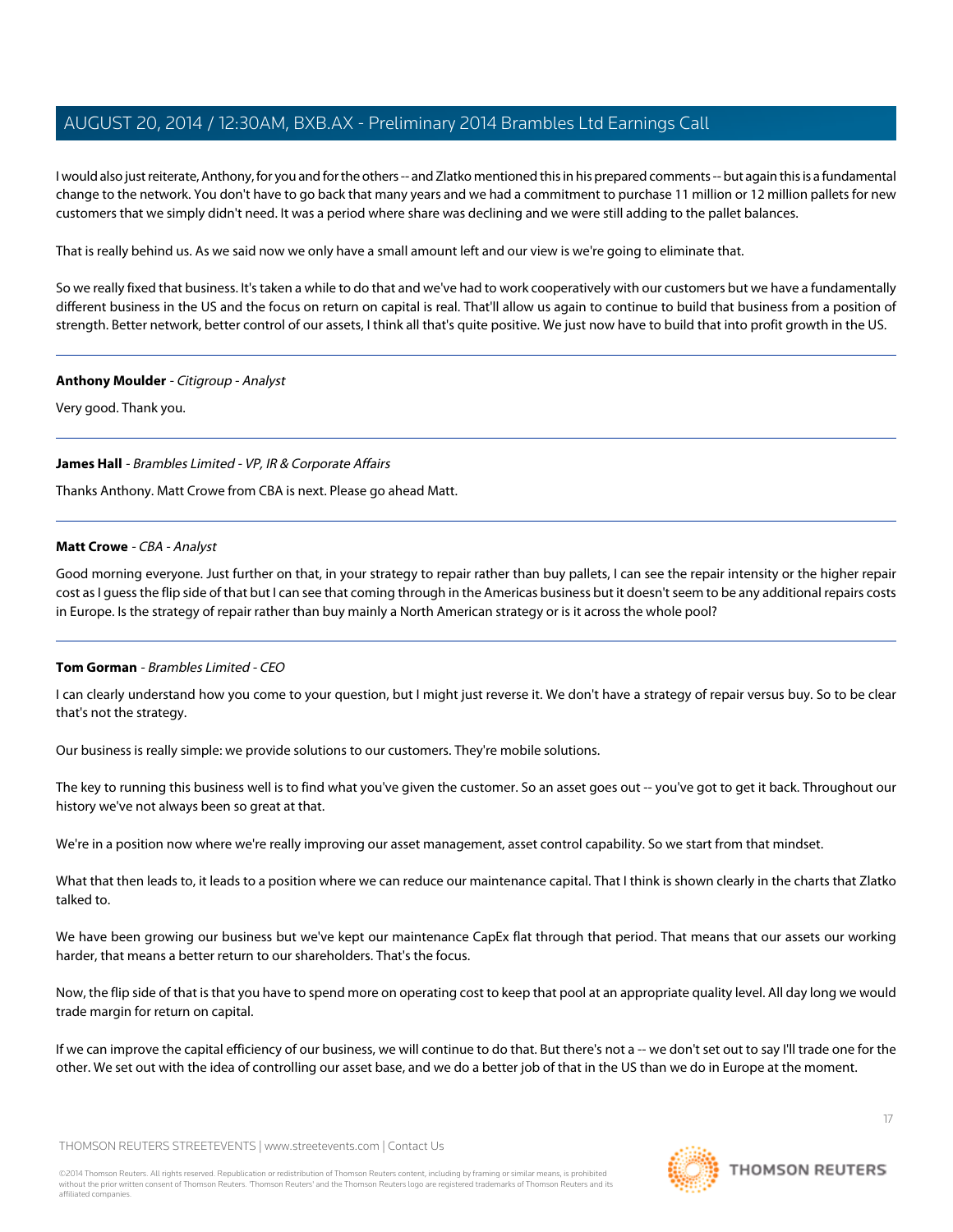But the European business is far more complex. The number of distribution points is much harder. The cross-border flows are much more complex.

But all of the ideas and the best practices that we've been developing around the world are clearly being shared globally, and we are making improvements in Europe. I will say it's just a more complex business but the commitment to improve is exactly the same, you're just seeing better flow through of that strategy in the US at the moment.

#### **Matt Crowe** - CBA - Analyst

Okay, thanks.

#### **James Hall** - Brambles Limited - VP, IR & Corporate Affairs

<span id="page-17-0"></span>Thanks Matt. Next up is Matt Spence from Merrill Lynch. Thanks Matt.

#### **Matt Spence** - Merrill Lynch - Analyst

Hi guys, Zlatko, what's the net impact of internalising these service centres on the cost base? Is it material and does that feed into that \$45 million increase in cost in pallets Americas?

#### **Zlatko Todorcevski** - Brambles Limited - CFO

I don't have the cost of internalising Matt, we'll need to come back to you on that. But what's included in the \$45 million is some I'd say more inefficient operation as we ran through that transition. That's probably the best way to think about it.

There's no structural increase in the costs on that. Obviously the costs do come through in higher repair and higher transport costs, but the inefficiency -- as Simon said once you bed down those operations and get on top of them you don't see that recurring.

#### **Matt Spence** - Merrill Lynch - Analyst

Okay, and you said you've internalised 20%. How much further does that go to in pallets Americas?

#### **Tom Gorman** - Brambles Limited - CEO

No, that's it. I mean really--

#### **Matt Spence** - Merrill Lynch - Analyst

Okay.

#### **Tom Gorman** - Brambles Limited - CEO

Yes. The objective -- this again goes back almost four or five years ago and it's my view -- I think it was our view and the Board's view that one of the reasons that the US business got away from us a little bit is that we had outsourced 100% of the capacity. Having started my career in Europe where we control about 20%, we always felt that if we had a certain amount we could do better benchmarking, we would understand better what

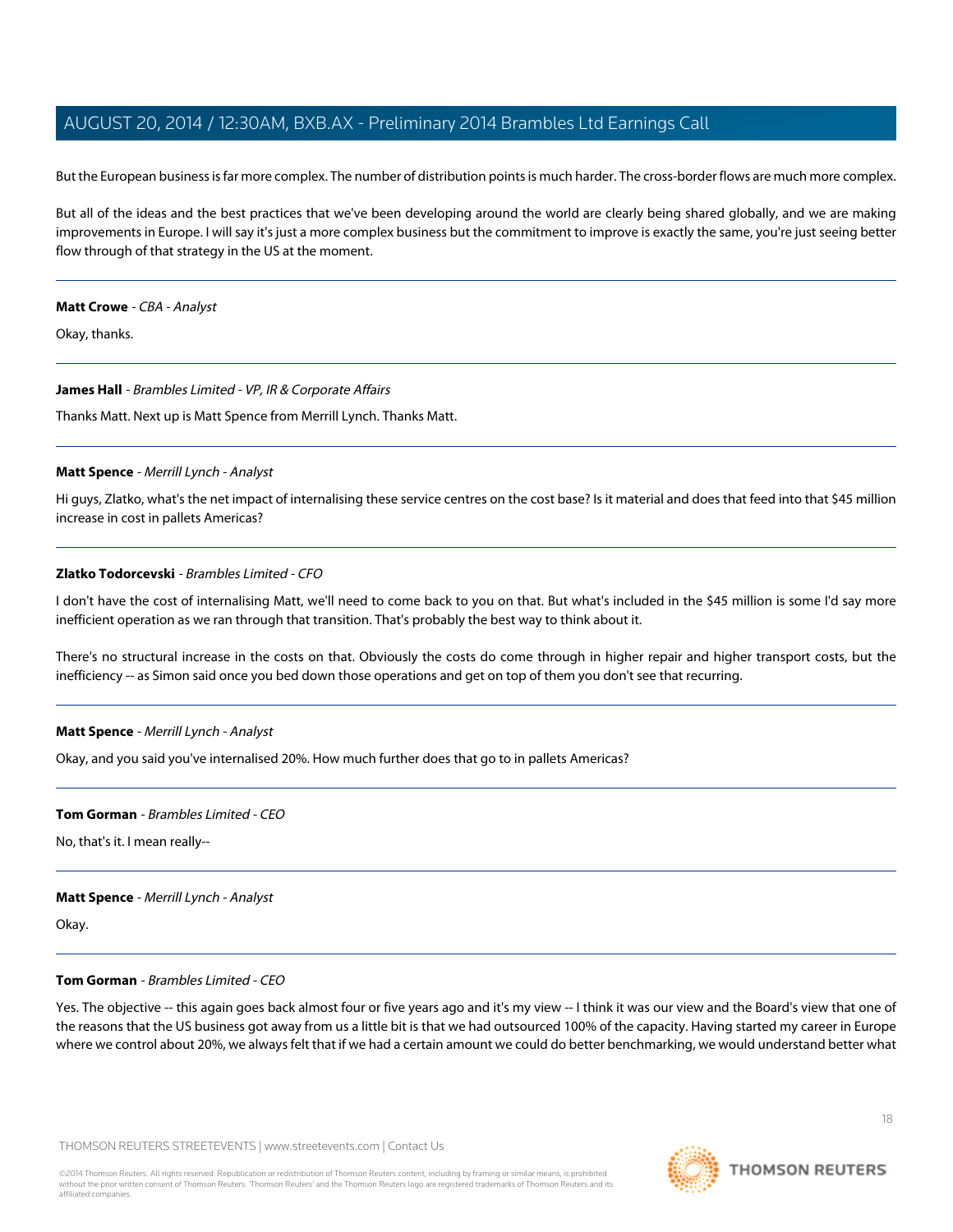our third party suppliers are doing. That really is the strategy and we're there now, so we don't see that expanding any further in the Americas market.

#### **Matt Spence** - Merrill Lynch - Analyst

Yes, okay. Then just one last one on Europe -- you said with the first half results, EMEA, new business wins, were flat. How did that pan out for the full year and would you make any comments on LPR that seem to have won a couple of contracts in the second of 2014?

#### **Tom Gorman** - Brambles Limited - CEO

Yes, look, I'll make a comment -- and I think Zlatko will probably also add to this -- but I think that what we've said in Europe is that given the improvement in the general organic marketplace we were going to be and continue to be very disciplined about the profitability of our customer base. Clearly in the first half we essentially walked away from business that didn't make economic sense for us.

We don't share these data publicly, but we've seen a significant improvement in the margin structure in the UK business. The biggest impact of this really has been in the UK where we've had a number of customers that frankly were lost customers that as we were growing the business a bit more organically we felt that we were going to price the business appropriately for us in a sustainable way and so we've lost some of that business.

Nobody ever sets out to lose business but to be clear about that but we want business that makes economic sense for us for the long term. So that market share decline and those losses that we've seen we've been able to offset that with better price mix and win in other areas but clearly we have lost some business to LPR in the period.

But the margin impact -- again we don't show these data by country -- but the margin impact in the UK specifically is significant. So I don't -- Zlatko do you want to add to that?

#### **Zlatko Todorcevski** - Brambles Limited - CFO

Yes, Matt, if you just think net new business wins, we said at the half it was flat. It's about \$20 million across Europe, Middle East, and Africa.

As Tom said we don't walk away from business but maybe a different way to think about it is that some of the opportunities that we're now renewing we would have signed a couple of years ago when our pallet balances would have been quite different. When you have excess pallets you look at what the best alternative is and that might be storing them or tearing them down.

We're in a much better position today and the alternatives are in a lot of cases better priced business. So when we price it, we're pricing it more appropriately thinking about those alternatives.

So we have lost some business but I think we're picking up some very attractive business.

#### **Matt Spence** - Merrill Lynch - Analyst

Okay, thanks.

**James Hall** - Brambles Limited - VP, IR & Corporate Affairs

Thanks Matt. We have Scott Ryall from CLSA up next please Scott.

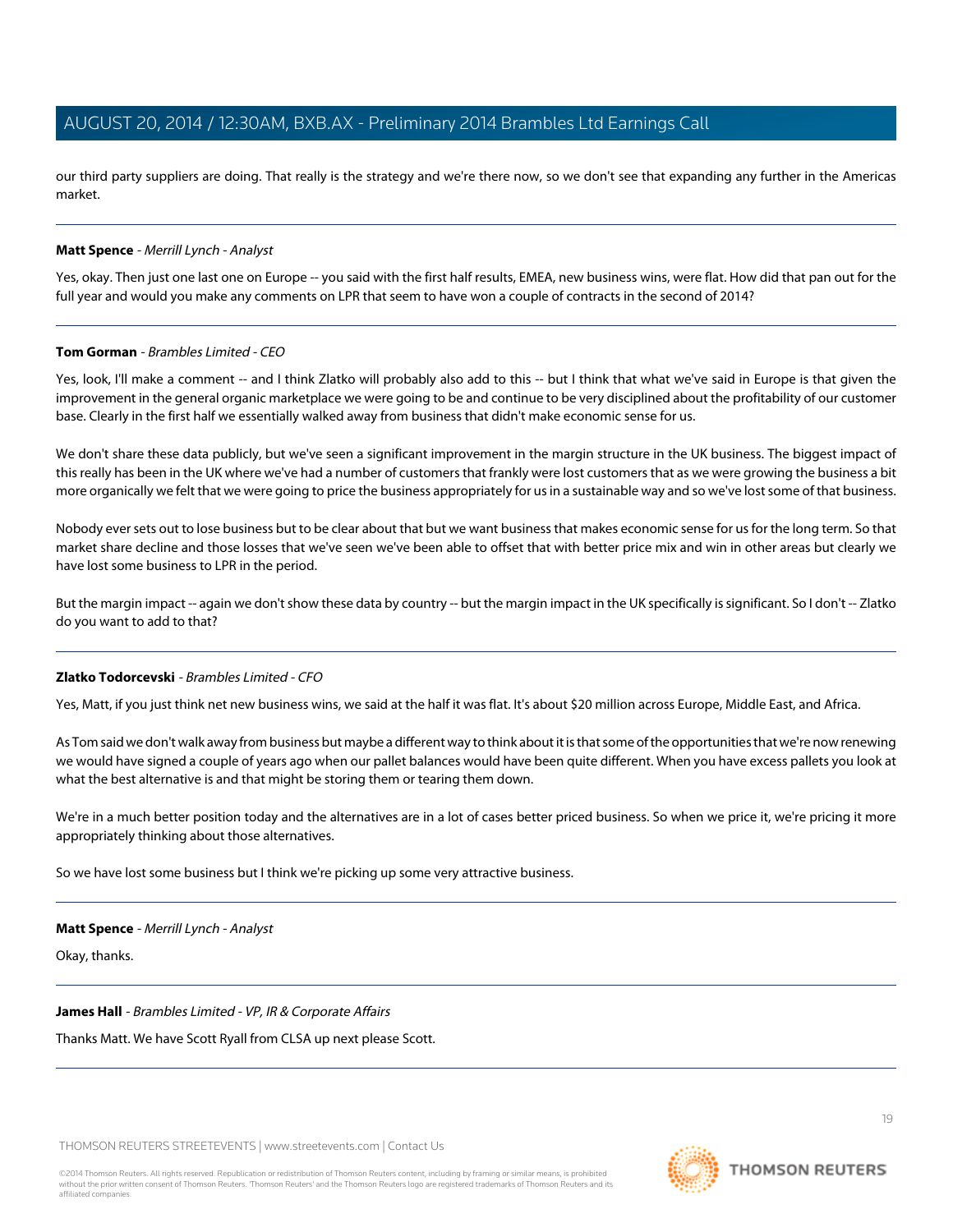# <span id="page-19-0"></span>**Scott Ryall** - CLSA - Analyst

Thank you. Tom, I was wondering if you could give us a sense of the materiality of the difference between remuneration for the Americas pallets team and the EMEA pallets team. I'm just trying to get a sense of -- you've called out pretty clearly the EMEA has been the standout in that respect, notwithstanding the comments about positioning for fiscal 2015, but what rewards come through the pipe for the management who are responsible for those geographies?

# **Tom Gorman** - Brambles Limited - CEO

Look, I'm not going to go into the specific numbers but I don't think this will surprise anybody. Our management team and actually down to throughout the organisation structure compensation is a mix of base salary and at risk compensation very similar to what we disclose for the key executives in our annual report. So even though the amounts may differ by individual, everybody has exposure to a variable comp level which is based on the set of objectives that are established at the beginning of the year.

The European team did very well this year, so in terms of their variable compensation I think it'd be fair to assume that they're going to achieve a higher portion of the objectives that we established at the beginning of the year than the Americas team did. In addition our key executives also have a set of personal objectives. They tend to revolve around customer satisfaction, safety, employee engagement, things of that nature, stuff that you wouldn't be surprised with, and that differs by individual business unit.

But I think it's safe to assume that the European team had a very good year. The US team, the results were not where we expected them to be.

But I will say this to be very clear again -- we are extremely proud of what the USA team has done. We have fundamentally reshaped that network.

Now look, should we have slowed down the reshaping of the network at some time during the year? Perhaps we could take criticism for that, but we said we were going to do this, we set about to do it, and the team did a heck of a job.

Now it was distracting, and clearly some things from a cost perspective have more challenge in them than we expected coming into the year. But I am in no way concerned about the commitment of the US team or their capability to get their mind around it.

# **Scott Ryall** - CLSA - Analyst

Can I maybe just ask in a slightly different way -- in terms of the variable for the people under the key management in the annual report, what is the rough variable versus fixed ratio?

# **Tom Gorman** - Brambles Limited - CEO

Look, I'd have to come back on that specifically. The reason we don't disclose that is because we don't disclose it.

You're now getting into stuff that -- the key management personnel, we're open to having everything relative to our compensation being made public. It's not our position to share every level. I think what you can be absolutely certain of is that if you perform in this Company, if you deliver your objectives, you are compensated for it, and if you miss your objectives compensation is impacted and that happened this year.

# **Scott Ryall** - CLSA - Analyst

Okay, all right, good. Then just on slide 7 with respect to the net new business wins in the pallets division, last year you were very key that the net new business wins for fiscal 2014 were down and that was one of the key reasons that you'd had a lower growth run rate in the second half than the first half. The comment was essentially around the fact that you'd won back most of the business from your competitor and there wasn't a huge amount more to do.

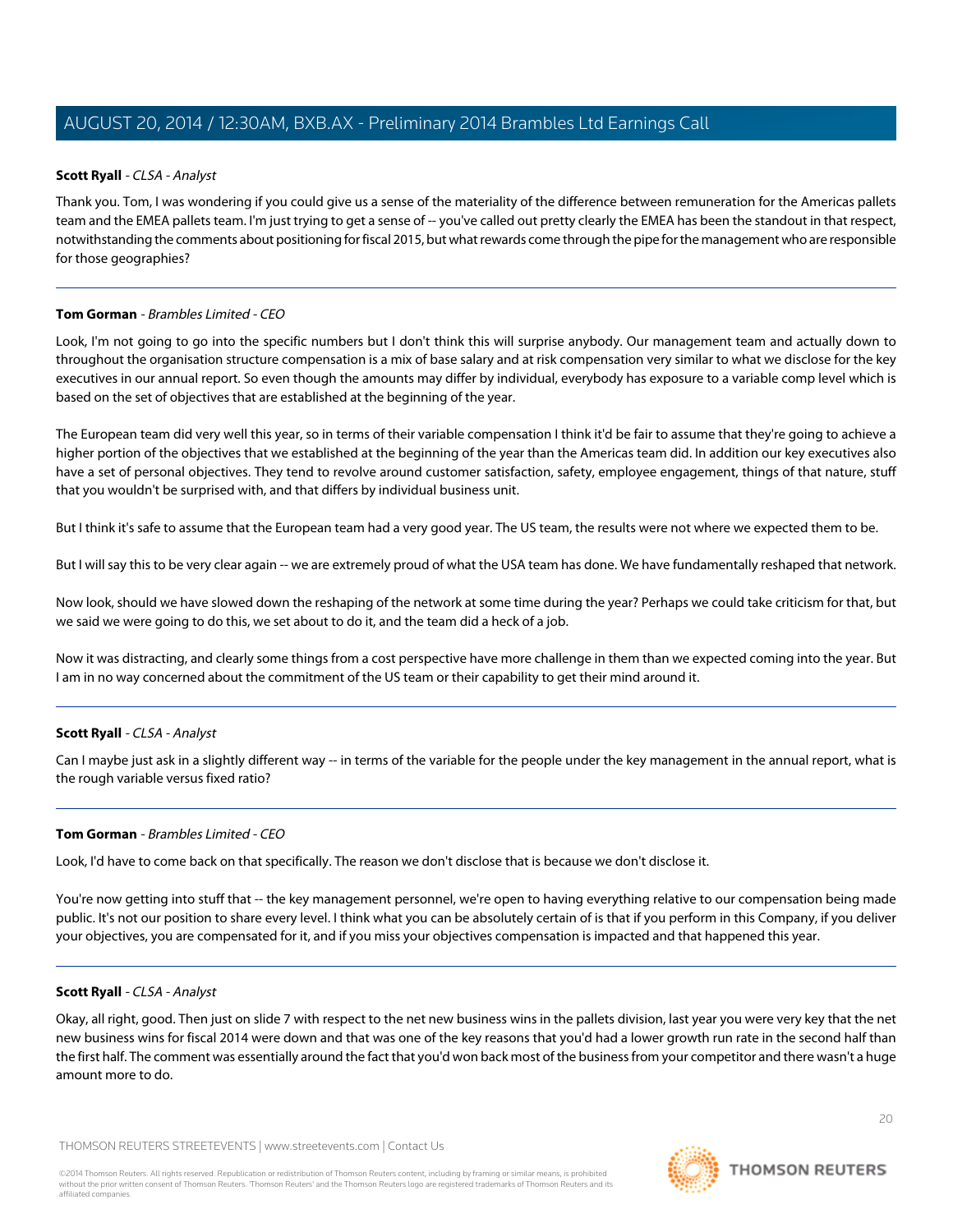This year you've accelerated in the Americas, and I was wondering if you could give us a little bit of colour. I can't find it in your -- you used to give a bit more colour around net new business wins in the divisional disclosure. Could you just give a bit more colour around the step up again in the Americas and whether that's North America, Latin America, what size of customer, where you've been most successful in reaccelerating that please?

# **Tom Gorman** - Brambles Limited - CEO

I think you're correct as to what we pointed out a while ago that the really big wins came back when we won back some of the stuff from IGPS. That was very lumpy business, the likes of a ConAgra or a General Mills or a Pepsi.

Those were very big accounts. There are not many of those out there.

But I would say what we've done here are a couple of things: first of all on the small to medium enterprise side we continue to win, so if you look at our number of contracts in the year, it's up over a thousand and it's up a significant percentage versus last year. So small to medium enterprise continue to play a role in our business growth.

I will just say however that with small to medium enterprise, they are more volatile. They do trade back and forth a bit more than the larger accounts. Having said that we still added a lot more SMEs in FY2014 that helps us coming in.

I think the other thing that we've done is we've really reinvigorated our pipeline management so as opposed to identifying one, two, or three key wins, our pipeline is much stronger this year. Kim and her team -- we've made some changes amongst the sales structure and the sales leadership team and our management of the pipeline gives us a lot more confidence coming into the year.

This is across the board in the Americas, so we are seeing positive opportunity in the US. So this is not an Americas that's favoured in any way by Latin America or Canada. We are seeing that growth in the US.

#### **Scott Ryall** - CLSA - Analyst

Okay. All right, that's all I had, thank you.

# <span id="page-20-0"></span>**James Hall** - Brambles Limited - VP, IR & Corporate Affairs

Thanks Scott. Andrew Gibson at Goldman Sachs has the next question. Andrew, please go ahead.

#### **Andrew Gibson** - Goldman Sachs - Analyst

Sure. Okay, so you're saying that the 20% internalisation of plant means that you've done et cetera.

So just thinking about again the EBIT bridge into fiscal 2015, you've called out plan investment increment in financial 2014, marketing costs, et cetera. So are you saying that that's now stabilised so we shouldn't be expecting another incremental jump in those type of costs in 2015?

#### **Tom Gorman** - Brambles Limited - CEO

That's correct.

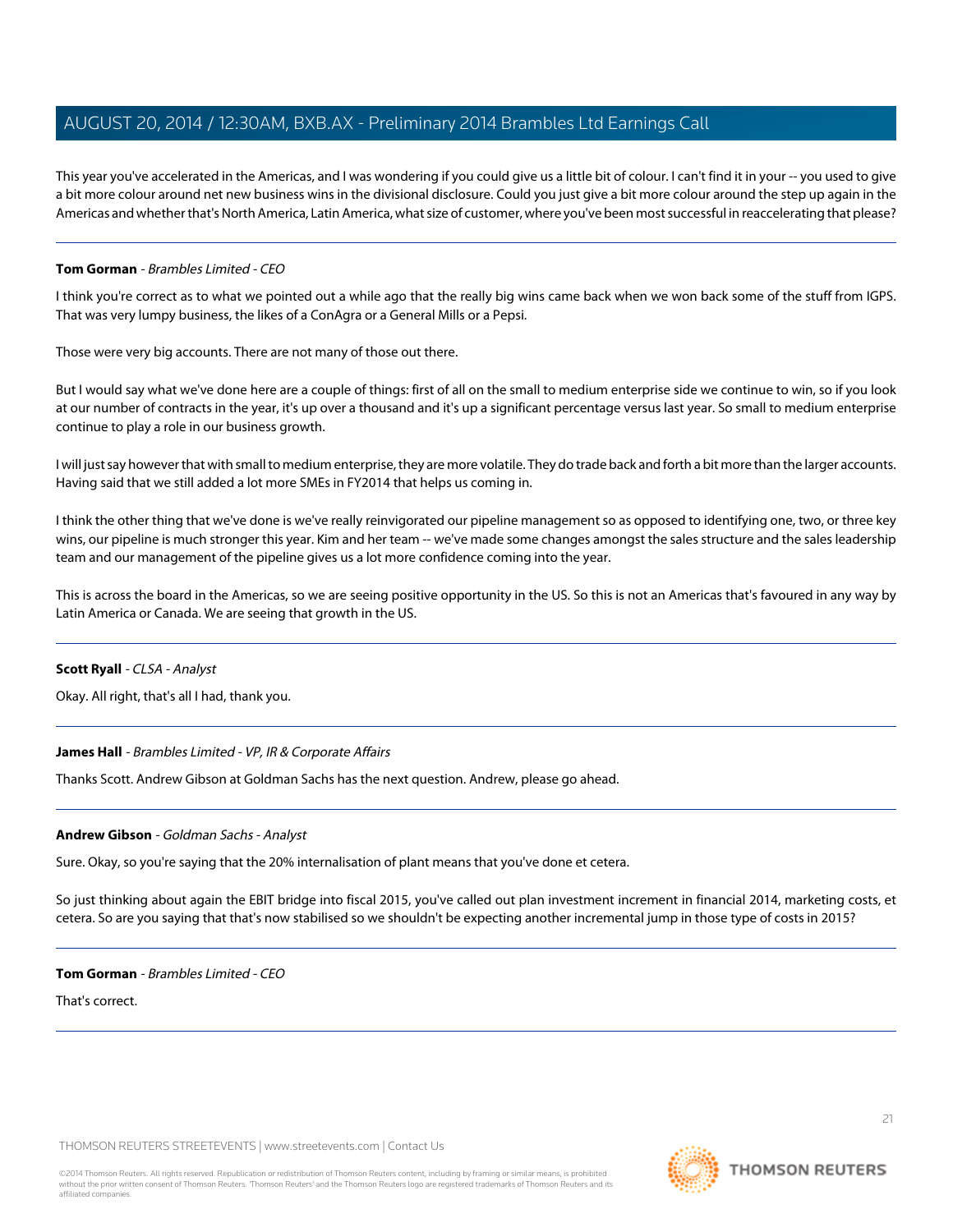#### **Andrew Gibson** - Goldman Sachs - Analyst

Okay. You also note that you're reducing commitment to -- new pallet commitments per annum. What's the run rate there at the moment?

#### **Tom Gorman** - Brambles Limited - CEO

I think Zlatko touched on that today. Our commitment is 3 million in the US and I think we've also said that we're targeting to be zero.

I mean, fundamentally we're a pooling company and that means that you have to have fungible assets that move amongst the various parties. When you have a commitment to deliver new, that's not pooling, so we will continue to put new into the system as we grow and as we replace whether it's leakage or the low amount of scraps we have each year, but we don't want to have that as a set commitment to any customer.

#### **Andrew Gibson** - Goldman Sachs - Analyst

Just finally, you've commented some of the competitive dynamics in Europe, but can you also put a little bit of colour on what you're observing in US pallets but then also in RPCs?

#### **Tom Gorman** - Brambles Limited - CEO

So in competitive dynamic in -- maybe I'll just start with the RPC space. I think you guys know this well but (Tosker) is our primary competitor in the US.

Some time ago they were recapitalised and they acquired the GP business. They continue to be competitive. We think that they're a strong but rational competitor, I guess is the best way to describe it.

We do battle with them repeatedly but we're continuing to win. Our business growth in the US doubled in the second half, so that's a significant turnaround.

I think as we explained this before, we had a business in the US that was very successful. It came to a point of inflection where we had to look at is the structure right for what we're trying to achieve.

We had resources that were both responsible for retailer sales and grower sales. That's a lot to ask of any individual so we've restructured that. We put someone in charge of the retailer relationships and somebody in charge of the grower relationships.

We also recognised that we had vertical experts, so we had sweet corn experts or we had stone fruit experts or we had tomato experts. But we didn't have them broadly enough in each category. So we've invested in that.

We think all of that is going to pay significant dividends for us, and thus far it is working. So not only through the second half but the commitments that the team has made through the early part of this year, they're on track to deliver those.

So some of this stuff -- opportunity disguises itself often because to quote Henry Ford it's wearing overalls and looks like work. That's all this is. We just have to put our head down and do the job.

We know what to do. We have the intellectual property, we have the capability. We've got to get organised and execute and I think under Wolfgang's leadership in RPC and with Dan running the US business I think the guys are doing that.

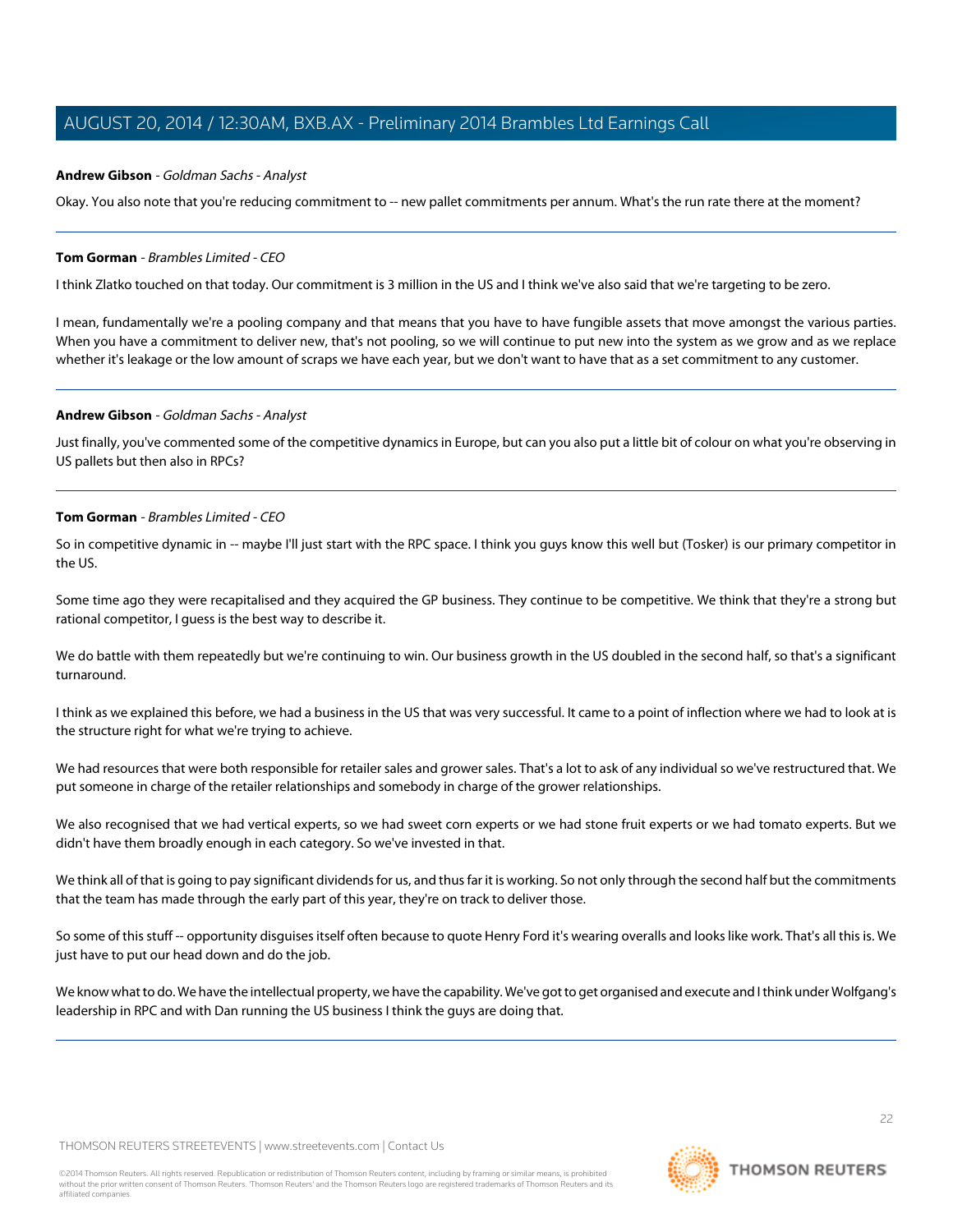# **Andrew Gibson** - Goldman Sachs - Analyst

Just in pallets in the US?

# **Tom Gorman** - Brambles Limited - CEO

On the pallet side? Yes look, I think that the competition there hasn't changed either.

I mean, it still is PECO. I think PECO -- again I would say the same thing here. We tend to say they're a rational competitor. Don't disguise rational for meaning easy.

They're rational in that they want to build a successful business as do we, but the competition continues. Look, I think that when we're cautious on price it's to do the right thing by the customer for sure, but it's also within a competitive context. We're competing in the case of the pallet business with PECO and that's what really makes us make sure that we're sharpening the pencil and delivering value for our customers.

# **Andrew Gibson** - Goldman Sachs - Analyst

Thank you.

# **James Hall** - Brambles Limited - VP, IR & Corporate Affairs

<span id="page-22-0"></span>Thanks Andrew. The final question is from Carolyn Holmes at JP Morgan. Thanks for waiting Carolyn, please go ahead.

# **Carolyn Holmes** - JP Morgan - Analyst

A pleasure, thanks very much. Couple of just quick follow-ups -- can you just maybe run through the strategy with Asia within the pallet business?

You've said that you're obviously looking at the market. If the market is different from how you first entered it you're obviously flexible enough to just change the way you do business. Are there any parts of Asia that you'd say look it's just a bit too hard or can you maybe just run through that strategy again?

# **Tom Gorman** - Brambles Limited - CEO

Yes, so just to start with we don't see anything as too hard in Asia. I think the difference in Asia for us really to be very clear is in China, so we're really not talking about any other market but China in this case.

But first of all to start with in the emerging markets, we go into a lot of emerging markets where the economy is already palletised but they're just not pooled. So Central and Eastern Europe they're using pallets, so when we enter that market we're really coming with an idea to share the pallet as opposed to buy and dispose. But it's already palletised.

When you look at India and China that's not the case. So our ability to build our service network and our service offering really requires a modernisation of distribution and a modernisation of retail. So that's the first difference that we really see in India and China.

The difference in China -- and this we haven't had before -- is we've entered an emerging market, number one, it's not palletised yet, but number two we have a competitor from the start and that's quite different. So I think you're aware that China Merchants acquired Loscam. Globally they acquired them they really have a footprint here, Southeast Asia and China and that forces us to think about the business in a different way.

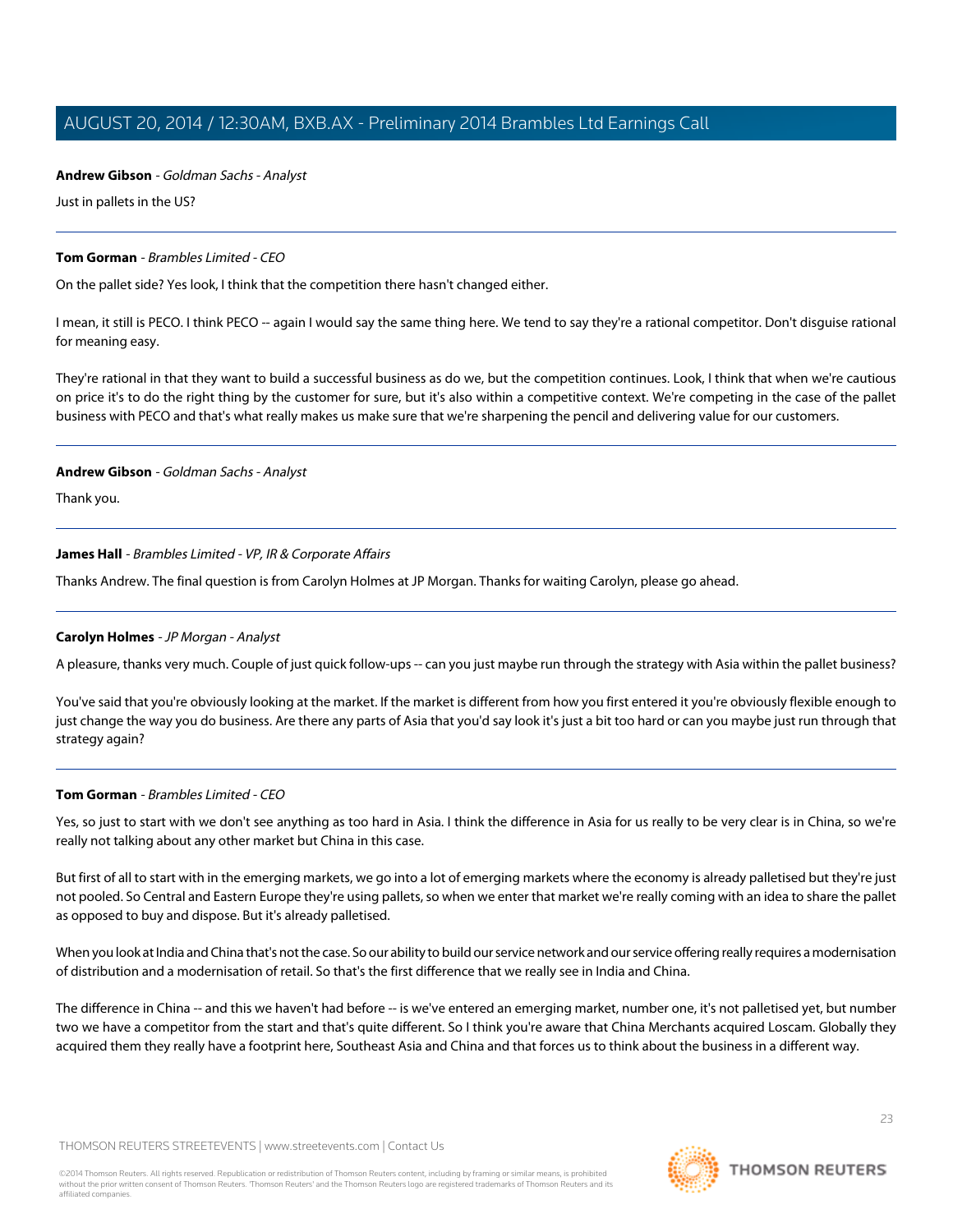We are keenly focused on building dynamic pooling in that marketplace and that means that we're going to work to establish standards, we're going to work to prove to both retailers and manufacturers that pooling is an advantage to them over buying and disposing, but certain things have to happen. In addition to modern retail, you have to see the price of labour go up, and it is happening in China.

Both labour price increases and availability are real challenges for our customers, so now they think about automating. Automating in this case means they use a fork truck to load and unload trucks. You need to get discipline around truck standards, and that goes to how trucks are overloaded on the road versus meeting the legal requirements, the standard size of the truck, so you can get a standard platform.

These things take very, very long to execute and our view in China is that we don't just want to build a static hire business where we just put assets up there that get put in a warehouse for storage. That has a relatively low return on capital for us and it's not our core business.

So we shifted about two years ago -- two or three years ago to start to focus on dynamic pooling. We've had a lot of success there. We really are pushing that forward.

When you look at our China business in total our wooden pallet business -- which is the business that we want to grow -- is actually growing quite well in China. Our plastic pallet business which is really a business that we want to, in the long run move out of, that business is actually declining. So in total we're pleased with what's happening but there's a bit of a mix effect.

The last component is automotive. We are very pleased with how we're growing the automotive business in both China and India, but in reality those businesses are really pooled businesses. Automotive is a little more advanced in terms of using reusable packaging and reusable containers, so there we are pooling the business between the supply base and the OE manufacturer.

So Asia really for us is a story of two things: it's what's happening in China because we have a competitor and it's what's happening in India where we still don't have a primary competitor but the challenge is around infrastructure, modern distribution, multi-branded retail. All of that stuff is still in front of us in India as well.

# **Carolyn Holmes** - JP Morgan - Analyst

Okay, thank you.

You commented in terms of your ability to put through pricing in the lower end of the 1% to 2% per pallets in the USA. Could you just give us a feel now that the European market is starting to pick up a little bit in terms of the economy just any kind of push back in terms of the ability to put through price increases, or do we assume it's going to be a similar type of thing as we've said in the USA as a low end of the 1% to 2%. Also just touch on Asia-Pacific as well.

# **Tom Gorman** - Brambles Limited - CEO

Sure. It's very similar actually in Europe but for slightly different reasons. So our business model in Europe actually allows for indexing, price indexing. And the index is driven by country with three building blocks, and the building blocks include diesel fuel prices, timber prices, and labour. Across Europe we've not seen very much inflationary pressure, and I think you guys would all validate that.

In fact if you look at lumber prices in the US versus Europe it's quite a different story. Housing starts in the US have driven some upward pressure on lumber but we've not seen that in Europe.

Broadly speaking diesel fuel prices have been relatively muted -- okay they're spiking at the moment -- but relatively muted. Labour cost pressures in Europe really are very low.

So that has more to do with the index in Europe than it does strictly the competitive position. So that's why we're seeing it at the lower end.

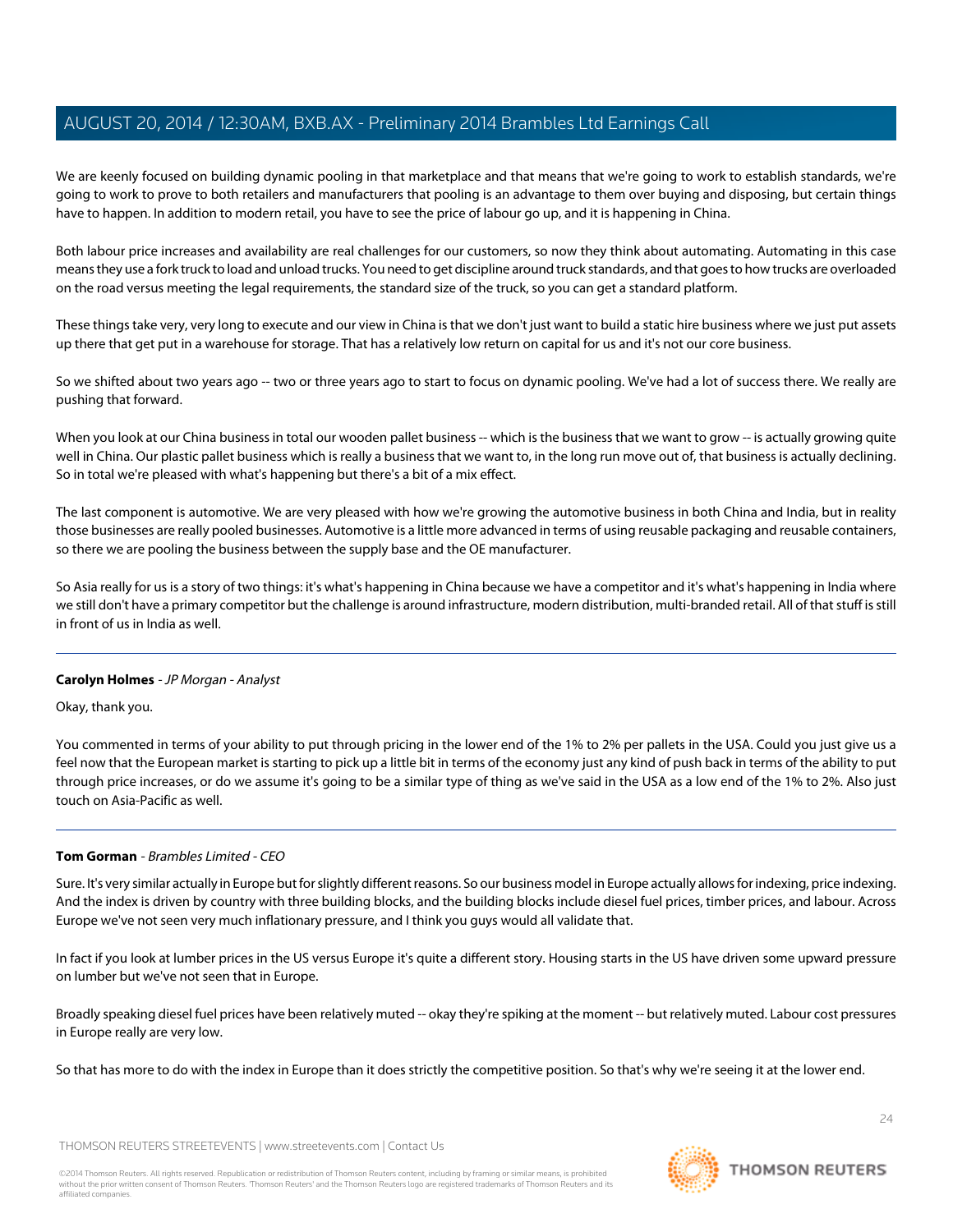#### **Carolyn Holmes** - JP Morgan - Analyst

So that's cost -- more of an inflation plus?

#### **Tom Gorman** - Brambles Limited - CEO

It is yes. I will say the difference in Europe is you have this index. It gives you the opportunity to have the commercial discussion with the customer.

So, and we generally get more pricing in Europe when it's index based. But the indexes are relatively muted at the moment giving no inflationary pressure in Europe.

#### **Carolyn Holmes** - JP Morgan - Analyst

Okay, cool, and Asia-Pacific?

#### **Tom Gorman** - Brambles Limited - CEO

Yes, you go ahead Zee.

# **Zlatko Todorcevski** - Brambles Limited - CFO

Just on Asia-Pacific Carolyn. It's still within the 1% to 2% range but it's stronger than we saw in the other two markets. So more towards the top end of that range.

#### **Carolyn Holmes** - JP Morgan - Analyst

Okay. My final question, in the past for pallets America you've given out the sales split between the US, Canada, and PMS. Is it possible to get the same or just get a feel as to what the sales growth in those three divisions were?

#### **Tom Gorman** - Brambles Limited - CEO

All of that is provided in the annual report and that annual report was released today as well, so those data are available.

#### **Carolyn Holmes** - JP Morgan - Analyst

Okay, thanks.

#### **James Hall** - Brambles Limited - VP, IR & Corporate Affairs

Well, thank you everyone. That's the - there's no further questions. So that'll be the end of the webcast. Thanks for joining us this morning.